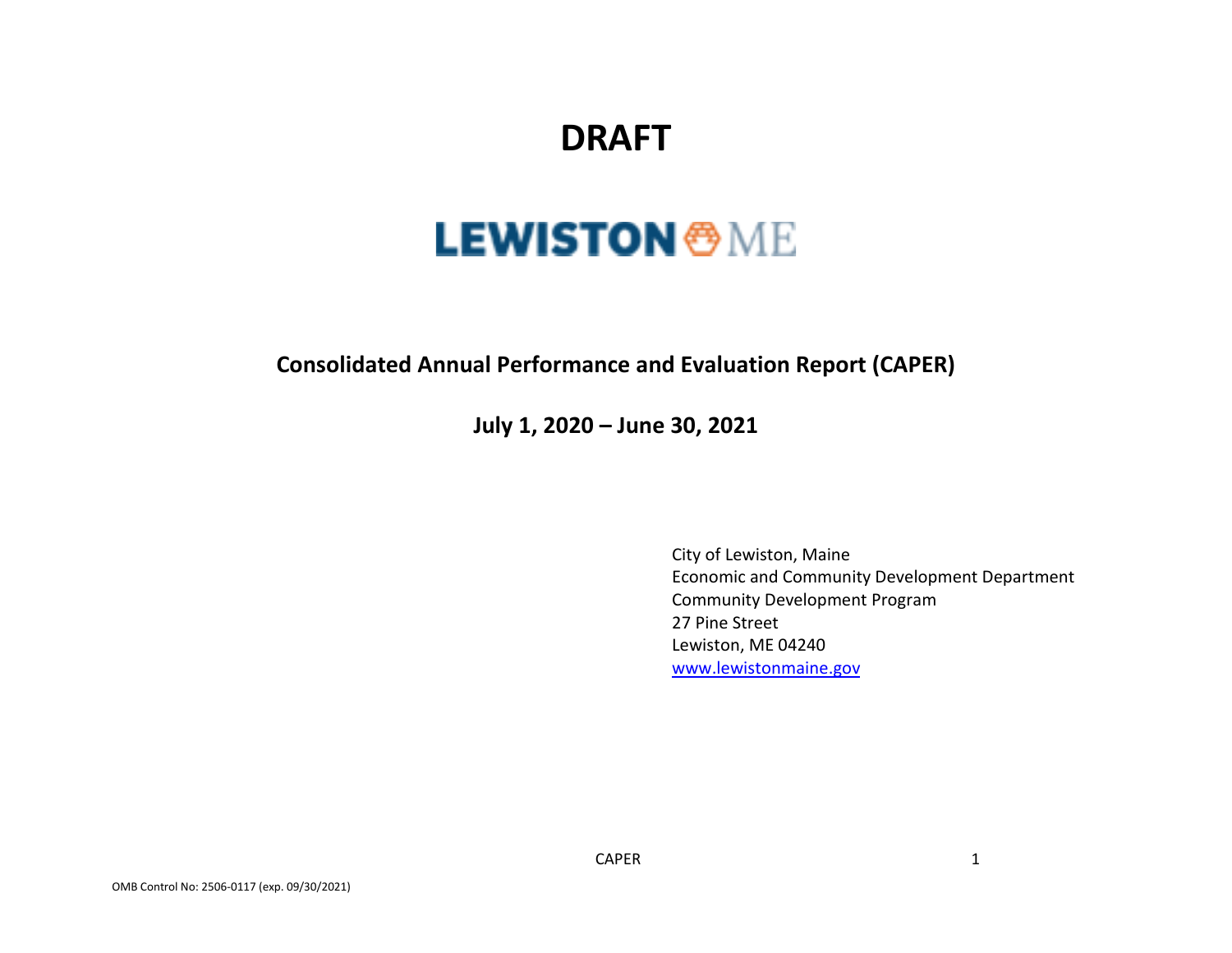## **CR-05 - Goals and Outcomes**

#### **Progress the jurisdiction has made in carrying out its strategic plan and its action plan. 91.520(a)**

This could be an overview that includes major initiatives and highlights that were proposed and executed throughout the program year.

This CAPER is for Year 1 of the City of Lewiston's 2020-2024 Five-Year Consolidated Plan.

For the 2020-2024 Consolidated Plan, the City created a new set of goals and priorities to address the needs in our community. The City identified the following goals and objectives to address in its Consolidated Plan. Included below are goals, benchmarks, and progress this year:

1. Provide essential public services. The City expected to serve 1402 persons this year and served 1499 or 107% of the annual goal.

2. Safe and affordable housing. The City expected to rehabilate 50 rental units and rehabiliated 16 units or 32% of the annual goal. They City expected to rehabilitate 25 homeowner units and rehabilitated 3 units or 12% of the goal. The Code Enforcement Officer inspected 536 properties in the CDBG target area. Of those, 4 units received CDBG funding to correct code violations. 182 properties were cited for violations; and 66 were completed and cleared by the owner.

3. Created economic opportunities. The City was able to assist one business, representing 17% of its goal, by assisting one business which created one job at 240 Lisbon Street.

4. Public facilities and infrastructure. The 280 Bartlett Street- Soccer Field was constructed using non-CDBG funding, but will be completed with the addition of fencing to be CDBG funded. Engineering work was completed for the renovation of Howe Street sidewalks with construction to occur in the 2021 season as will construction of the Linear Park sledding hill. Not all of those efforts are included in the official count of the City meeting just 10.36 % of its annual goal by serving 3000 people.

All projects and activities funded during FFY2020 were to help address a need in one of the City's four goals. The ongoing COVID-19 pandemic presented challenges to a number of programs which prevented them from meeting their goals. Some programs exceeded their goals as they strived to provide safe and supportive services.

In immediate reponse to COVID-19, the City was able to expend \$247,830 in CDBG-CV funding to assist 154 renters and/or homeowners through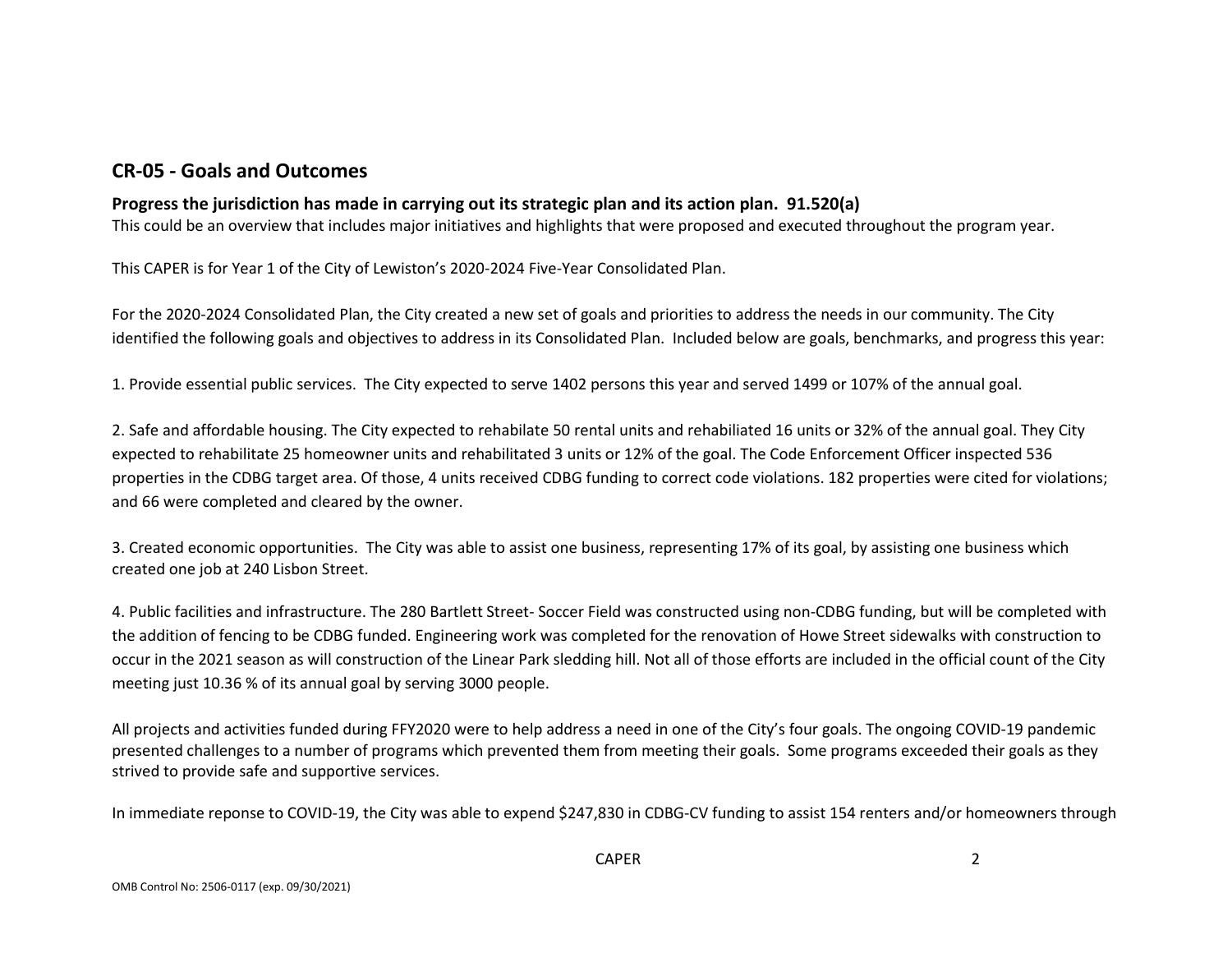an emergency rental/mortgage assistance program. Additional CDBG-CV funding is expected to be administered through programs to assist public agencies expand their services in response to COVID-19.

#### **Comparison of the proposed versus actual outcomes for each outcome measure submitted with the consolidated plan and explain, if applicable, why progress was not made toward meeting goals and objectives. 91.520(g)**

Categories, priority levels, funding sources and amounts, outcomes/objectives, goal outcome indicators, units of measure, targets, actual outcomes/outputs, and percentage completed for each of the grantee's program year goals.

| Goal                                | Category                                | Source /<br>Amount                          | Indicator                                               | Unit of<br><b>Measure</b>     | <b>Expected</b><br><b>Strategic</b><br><b>Plan</b> | Actual-<br><b>Strategic</b><br>Plan | Percent<br>Complete | <b>Expected</b><br>Program<br>Year | Actual-<br>Program<br>Year | Percent<br>Complete |
|-------------------------------------|-----------------------------------------|---------------------------------------------|---------------------------------------------------------|-------------------------------|----------------------------------------------------|-------------------------------------|---------------------|------------------------------------|----------------------------|---------------------|
| Create<br>Economic<br>Opportunities | Non-Housing<br>Community<br>Development | CDBG: \$/<br>Revolving<br>Loan<br>Fund: $$$ | Facade<br>treatment/business<br>building rehabilitation | <b>Business</b>               | 5                                                  | 0                                   | 0.00%               |                                    |                            |                     |
| Create<br>Economic<br>Opportunities | Non-Housing<br>Community<br>Development | CDBG: \$/<br>Revolving<br>Loan<br>Fund: $$$ | Brownfield acres<br>remediated                          | Acre                          | 5                                                  | 0                                   | 0.00%               |                                    |                            |                     |
| Create<br>Economic<br>Opportunities | Non-Housing<br>Community<br>Development | CDBG: \$/<br>Revolving<br>Loan<br>Fund: $$$ | Jobs created/retained                                   | Jobs                          | 60                                                 | 0                                   | 0.00%               | 12                                 | 0                          | 0.00%               |
| Create<br>Economic<br>Opportunities | Non-Housing<br>Community<br>Development | CDBG: \$/<br>Revolving<br>Loan<br>Fund: $$$ | <b>Businesses assisted</b>                              | <b>Businesses</b><br>Assisted | 30                                                 | $\mathbf{1}$                        | 3.33%               | 6                                  | 1                          | 16.67%              |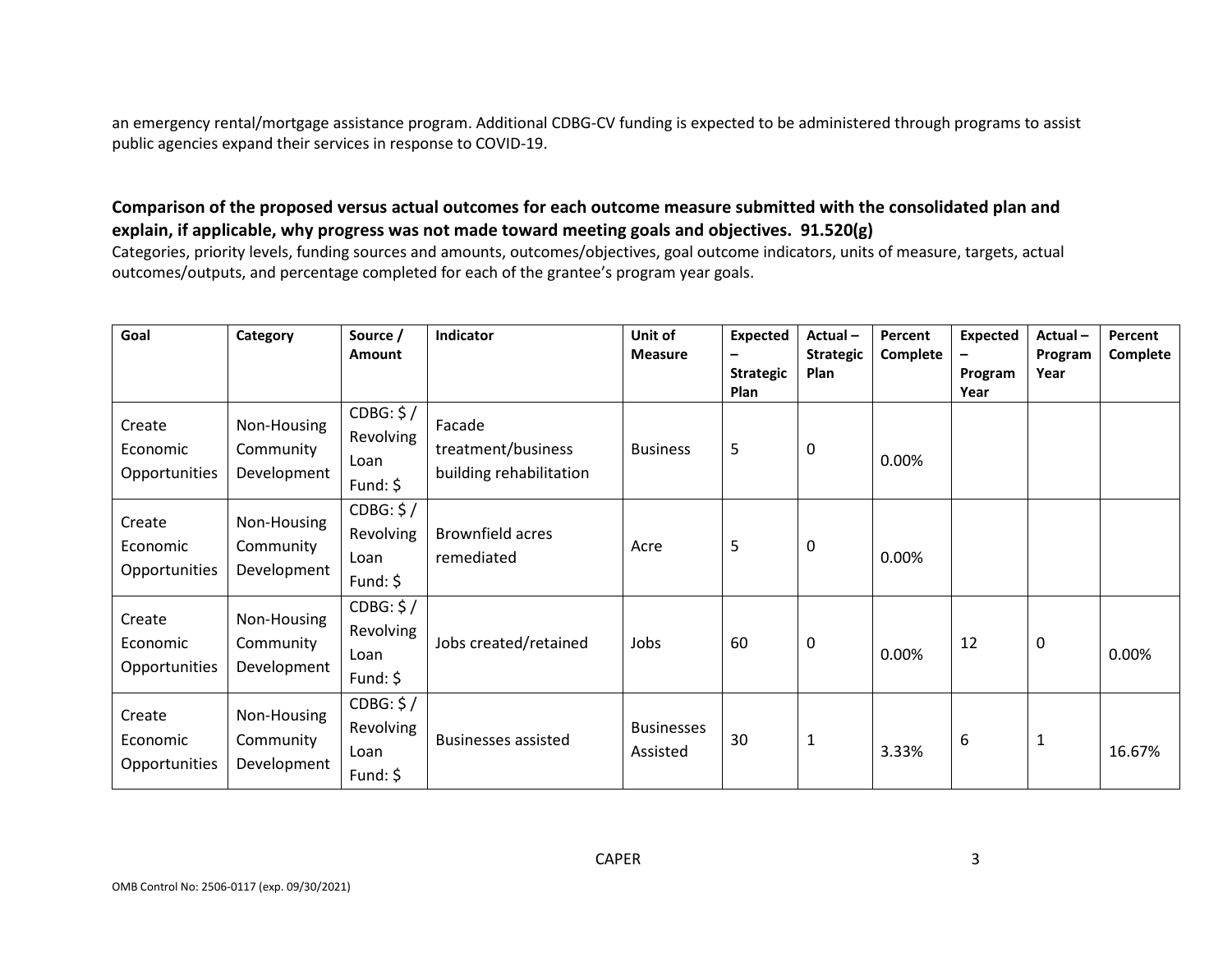| Provide<br>Essential<br><b>Services</b>           | Homeless<br>Non-<br>Homeless<br><b>Special Needs</b><br>Non-Housing<br>Community<br>Development | CDBG: \$                                    | Public service activities<br>other than<br>Low/Moderate Income<br><b>Housing Benefit</b>                       | Persons<br>Assisted | 7010      | 1499      | 21.38% | 1402        | 1499             | 106.92% |
|---------------------------------------------------|-------------------------------------------------------------------------------------------------|---------------------------------------------|----------------------------------------------------------------------------------------------------------------|---------------------|-----------|-----------|--------|-------------|------------------|---------|
| Provide<br>Essential<br><b>Services</b>           | Homeless<br>Non-<br>Homeless<br><b>Special Needs</b><br>Non-Housing<br>Community<br>Development | CDBG: \$                                    | <b>Homeless Person</b><br>Overnight Shelter                                                                    | Persons<br>Assisted | 0         | 0         |        | $\mathbf 0$ | 0                |         |
| Provide<br>Essential<br><b>Services</b>           | Homeless<br>Non-<br>Homeless<br><b>Special Needs</b><br>Non-Housing<br>Community<br>Development | CDBG: \$                                    | Overnight/Emergency<br>Shelter/Transitional<br>Housing Beds added                                              | <b>Beds</b>         | $\pmb{0}$ | $\pmb{0}$ |        | $\mathbf 0$ | $\pmb{0}$        |         |
| Public<br><b>Facilities and</b><br>Infrastructure | Non-Housing<br>Community<br>Development                                                         | CDBG: \$/<br>Revolving<br>Loan<br>Fund: \$  | Public Facility or<br>Infrastructure Activities<br>other than<br>Low/Moderate Income<br><b>Housing Benefit</b> | Persons<br>Assisted | 58000     | 3000      | 5.17%  | 28950       | 3000             | 10.36%  |
| Public<br>Facilities and<br>Infrastructure        | Non-Housing<br>Community<br>Development                                                         | CDBG: \$/<br>Revolving<br>Loan<br>Fund: $$$ | <b>Brownfield acres</b><br>remediated                                                                          | Acre                | 4         | 0         | 0.00%  | 4           | $\boldsymbol{0}$ | 0.00%   |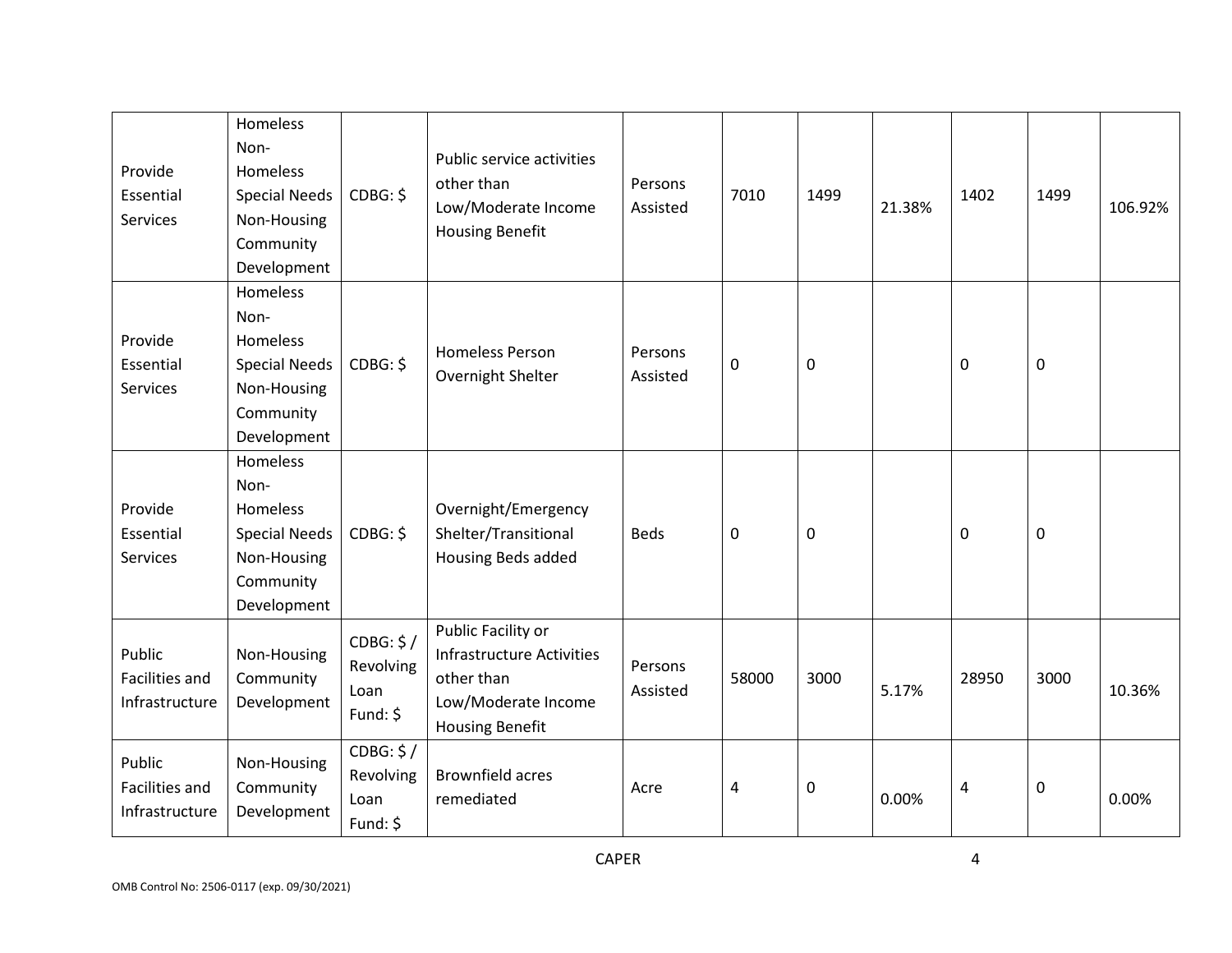| Safe and<br>Affordable<br>Housing | Affordable<br>Housing<br>Public<br>Housing<br>Homeless<br>Non-<br>Homeless<br><b>Special Needs</b><br>Non-Housing<br>Community<br>Development | CDBG: \$/<br>Revolving<br>Loan<br>Fund: \$ | Rental units rehabilitated                | Household<br>Housing<br>Unit | 250 | 4              | 1.60% | 50 | 4              | 8.00% |
|-----------------------------------|-----------------------------------------------------------------------------------------------------------------------------------------------|--------------------------------------------|-------------------------------------------|------------------------------|-----|----------------|-------|----|----------------|-------|
| Safe and<br>Affordable<br>Housing | Affordable<br>Housing<br>Public<br>Housing<br>Homeless<br>Non-<br>Homeless<br><b>Special Needs</b><br>Non-Housing<br>Community<br>Development | CDBG: \$/<br>Revolving<br>Loan<br>Fund: \$ | <b>Homeowner Housing</b><br>Rehabilitated | Household<br>Housing<br>Unit | 25  | $\overline{2}$ | 8.00% | 25 | $\overline{2}$ | 8.00% |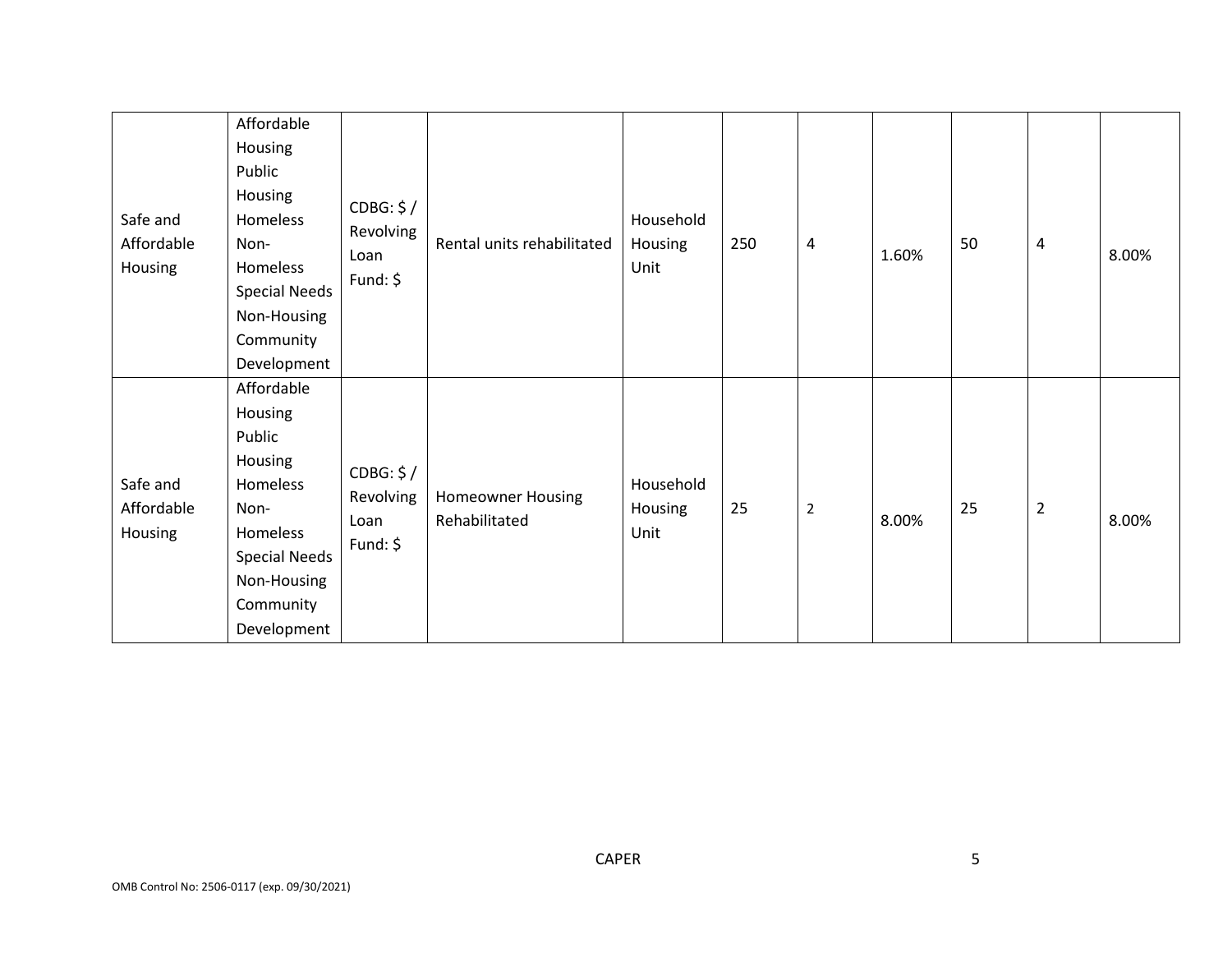| Safe and<br>Affordable<br>Housing | Affordable<br>Housing<br>Public<br>Housing<br>Homeless<br>Non-<br>Homeless<br><b>Special Needs</b><br>Non-Housing<br>Community<br>Development | CDBG: \$/<br>Revolving<br>Loan<br>Fund: $$$ | <b>Direct Financial</b><br>Assistance to<br>Homebuyers | Households<br>Assisted | 5              | $\mathbf 0$ | 0.00% | $\mathbf{1}$ | 0              | 0.00% |
|-----------------------------------|-----------------------------------------------------------------------------------------------------------------------------------------------|---------------------------------------------|--------------------------------------------------------|------------------------|----------------|-------------|-------|--------------|----------------|-------|
| Safe and<br>Affordable<br>Housing | Affordable<br>Housing<br>Public<br>Housing<br>Homeless<br>Non-<br>Homeless<br><b>Special Needs</b><br>Non-Housing<br>Community<br>Development | CDBG: \$/<br>Revolving<br>Loan<br>Fund: $$$ | <b>Buildings Demolished</b>                            | <b>Buildings</b>       | $\overline{2}$ | $\mathbf 0$ | 0.00% |              | $\overline{2}$ | 100%  |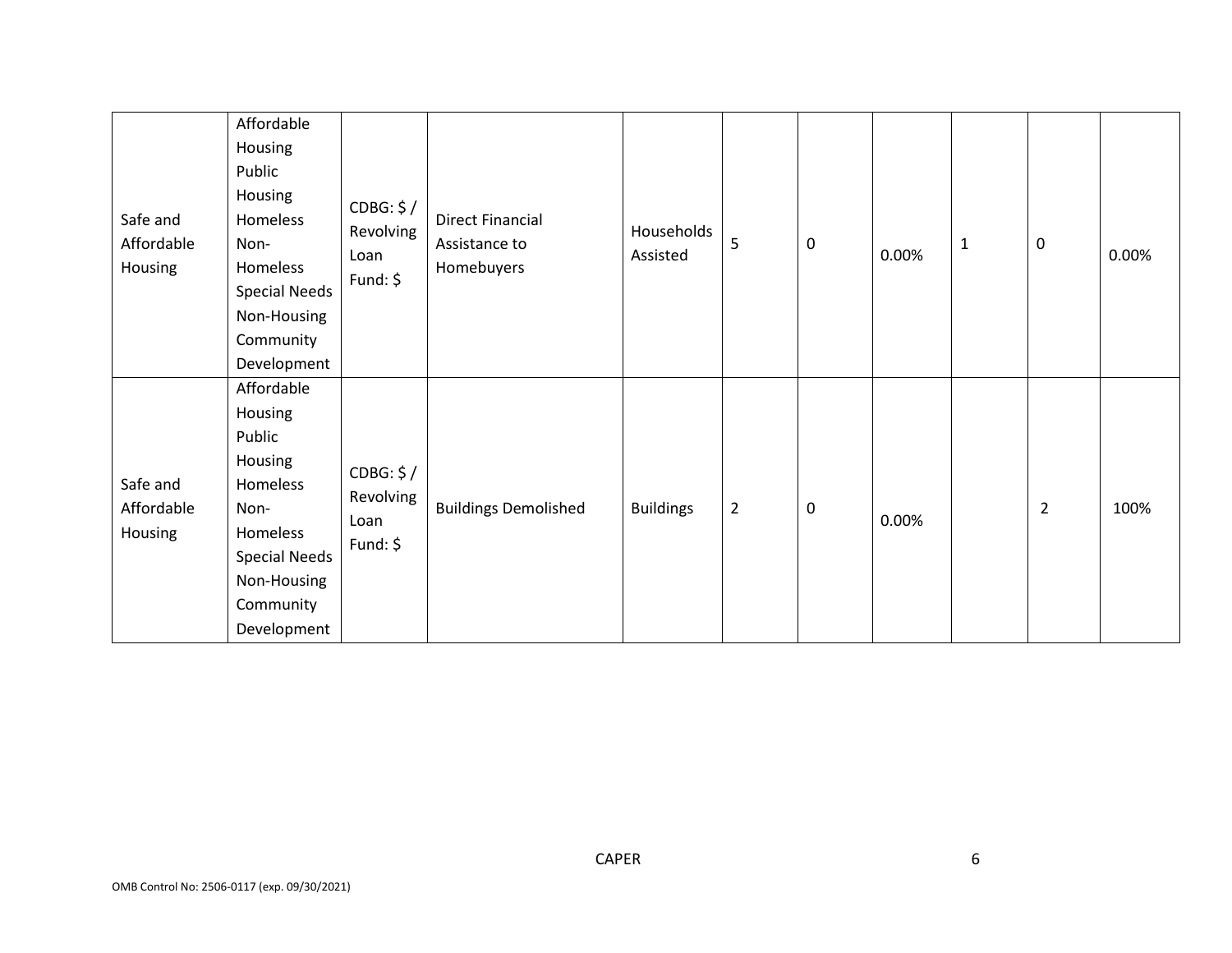| Safe and<br>Affordable<br>Housing | Affordable<br>Housing<br>Public<br>Housing<br>CDBG: \$/<br>Homeless<br>Revolving<br>Non-<br>Loan<br>Homeless<br>Fund: $\oint$<br><b>Special Needs</b><br>Non-Housing<br>Community<br>Development | <b>Housing Code</b><br>Enforcement/Foreclosed<br><b>Property Care</b> | Household<br>Housing<br>Unit | 250 | 4 | 1.60% | 50 | 4 | 8.00% |
|-----------------------------------|--------------------------------------------------------------------------------------------------------------------------------------------------------------------------------------------------|-----------------------------------------------------------------------|------------------------------|-----|---|-------|----|---|-------|
|-----------------------------------|--------------------------------------------------------------------------------------------------------------------------------------------------------------------------------------------------|-----------------------------------------------------------------------|------------------------------|-----|---|-------|----|---|-------|

**Table 1 - Accomplishments – Program Year & Strategic Plan to Date**

## **Assess how the jurisdiction's use of funds, particularly CDBG, addresses the priorities and specific objectives identified in the plan, giving special attention to the highest priority activities identified.**

In this first year of the new five-year Con Plan, our public services programs exceeded the annual goal by reaching 106.92%. The City received a \$5.2 million Lead Hazard Control Grant in 2019 which provides a source of funding to continue to address this critical issue of making housing lead safe, code compliant and healthier. A new program manager was hired to administer the 2019 Lead Grant as the 2017 Lead Grant manager closed out that grant and transitioned into a new role as the City's Rehabilitation Coordinator. Under the new grant, on a per unit basis, \$1,400 of owner match will be required and \$1,150 of CDBG funds will be granted toward lead hazard control work of up to \$18,000. When needed to fully address code enforcement identified deficiencies beyond the scope of the lead work CDBG funds will be loaned to assist owners make their buildings code compliant. This work will be coordinated between the Lead Program Manager, Code Enforcement Officer and Rehabilitation Coordinator, of which the latter two positions are funded with CDBG.

FFY2020 continued to be a transition year for the City with new staff coming on board, staff shifting roles to include the Community Development Program Coordinator and Rehabilitation Coordinator positions, and COVID delaying and complicating most activities.

On Public Facilities, the City was way off pace in this program year and only met 10.36% of its annual goal. The engineering of the Howe Street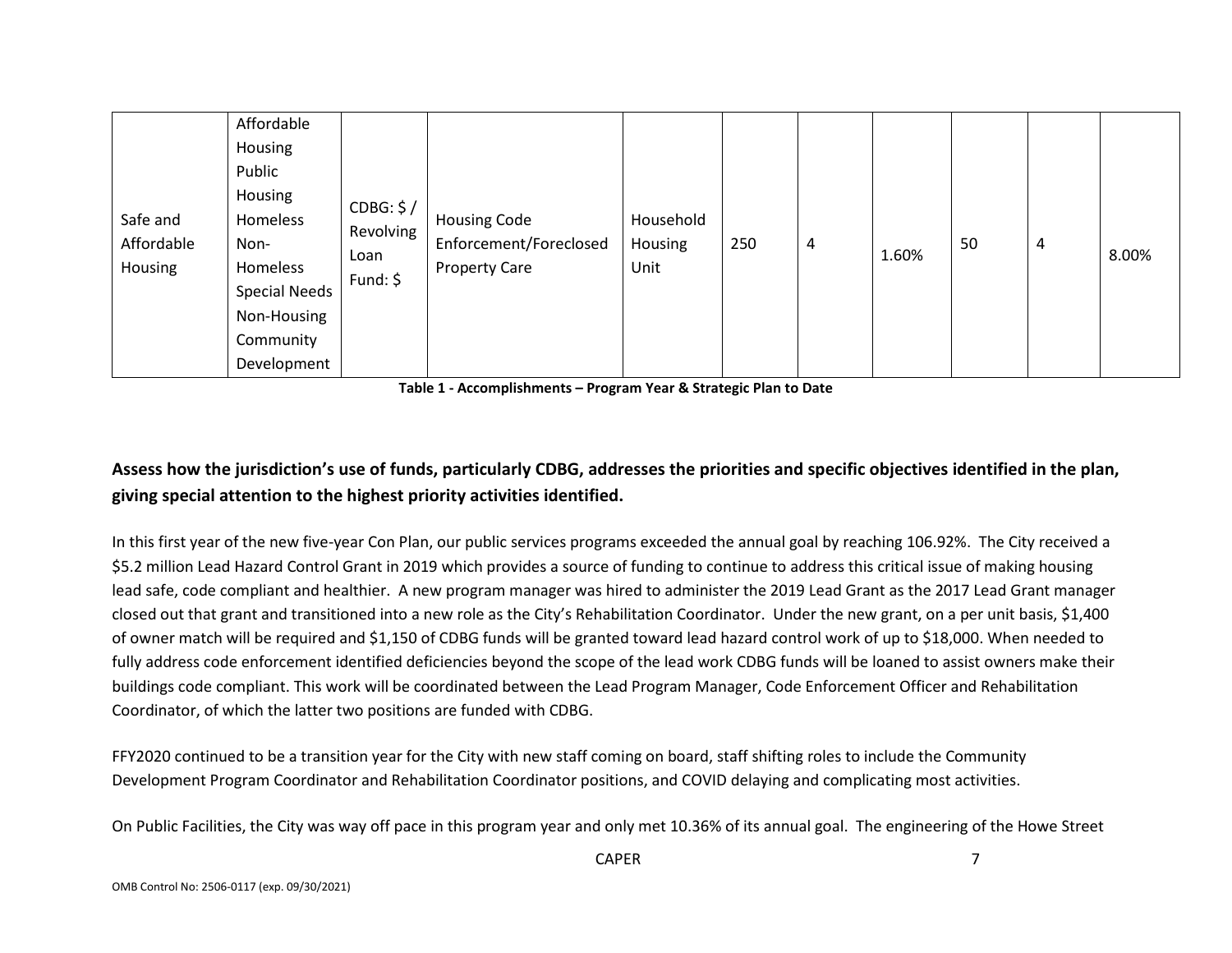sidewalk improvements was completed, however, the activity on its own does not produce beneficiaries. Construction of the sidewalks will occur in the 2021 construction season as will construction of the Linear Park sledding hill and the long delayed soccer field at 280 Bartlett Street in the Choice Neighborhood area.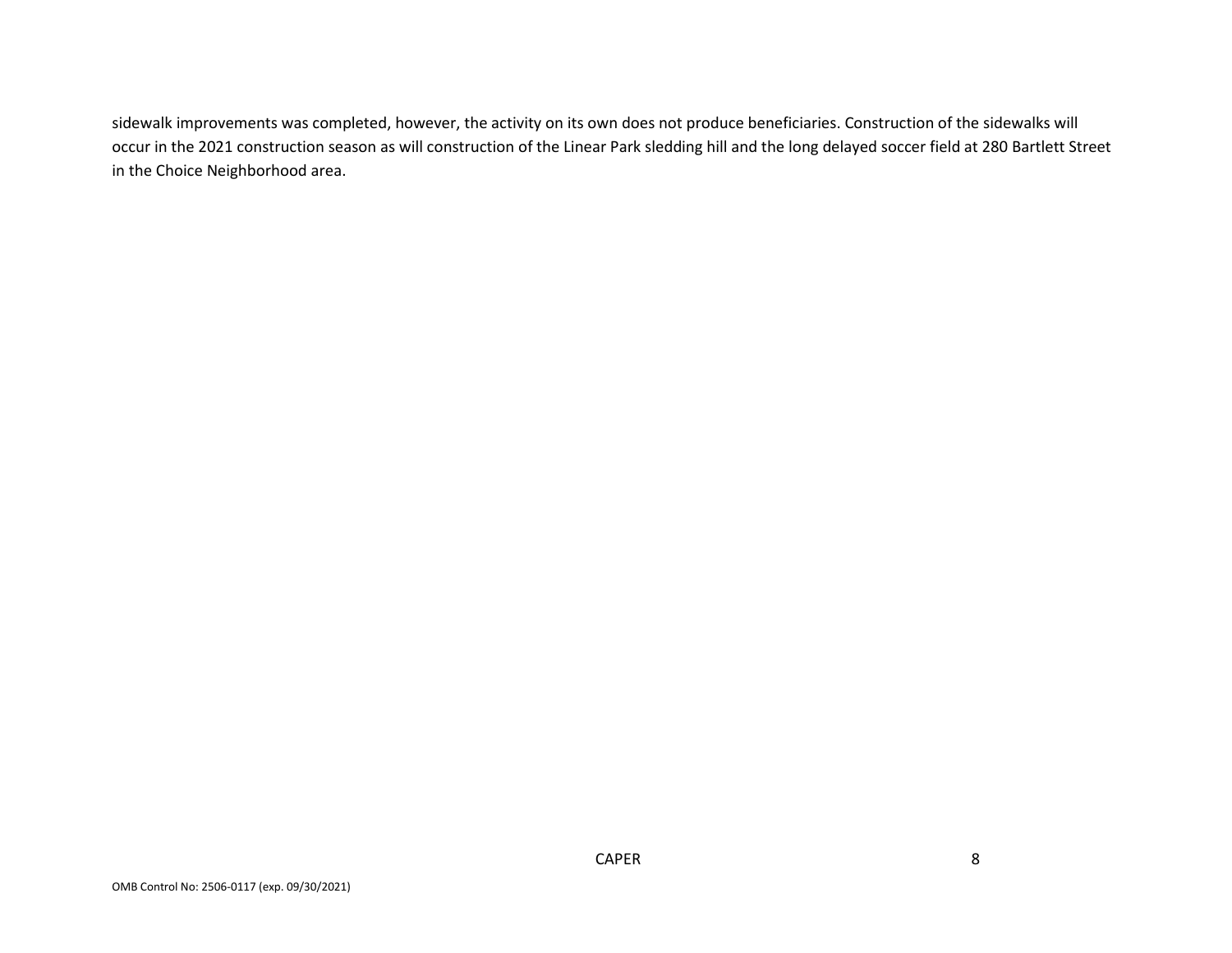## **CR-10 - Racial and Ethnic composition of families assisted**

**Describe the families assisted (including the racial and ethnic status of families assisted). 91.520(a)** 

|                                           | <b>CDBG</b> |
|-------------------------------------------|-------------|
| White                                     | 1,667       |
| <b>Black or African American</b>          | 599         |
| Asian                                     | 12          |
| American Indian or American Native        | 5           |
| Native Hawaiian or Other Pacific Islander |             |
| <b>Total</b>                              | 2,284       |
| Hispanic                                  | 27          |
| Not Hispanic                              | 2,257       |

**Table 2 – Table of assistance to racial and ethnic populations by source of funds**

#### **Narrative**

During FFY2020, approximately 72.99% of the residents of the City of Lewiston served were white and approximately 27.01% of the residents served were of non-white races (predominantly Black/African American). According to U.S. Census population estimates, the City of Lewiston is 86.79% white, 5.89% Black/African American, 1.11% Asian, 0.19% Native American, 5.80% two or more races, and 0.21% are of other race. There have not been highly disproportionate services provided to white residents over residents belonging to racial minorities although the demographics of residents served should be closely monitored in future years to ensure that a disproportionality does not develop.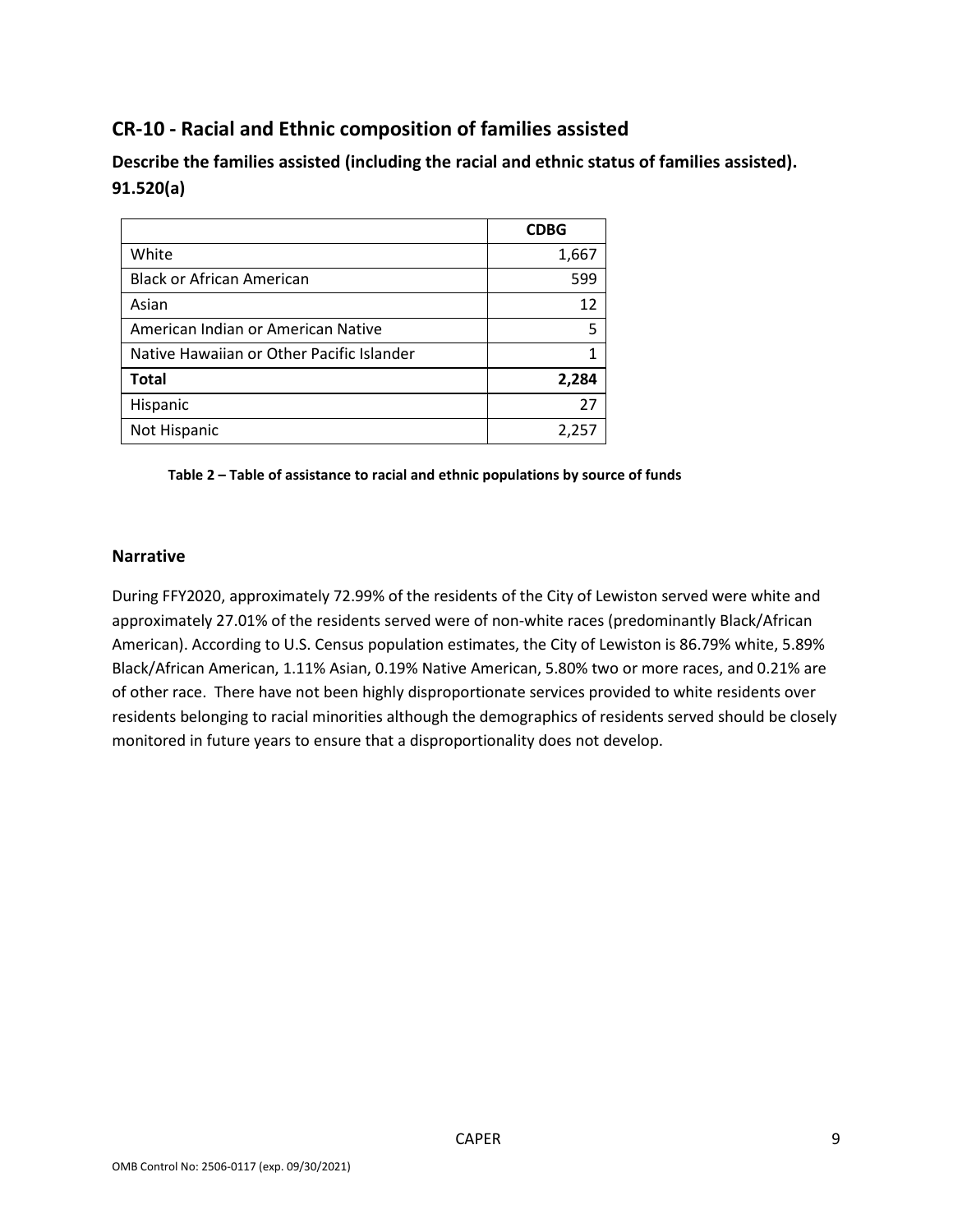## **CR-15 - Resources and Investments 91.520(a)**

| <b>Source of Funds</b> | <b>Source</b>    | <b>Resources Made</b><br>Available | <b>Amount Expended</b><br><b>During Program Year</b> |
|------------------------|------------------|------------------------------------|------------------------------------------------------|
| <b>CDBG</b>            | public - federal | 1,225,291                          | 966,066                                              |
| Other                  | public - federal | 720.552                            | 52,871                                               |

#### **Identify the resources made available**

**Table 3 - Resources Made Available**

#### **Narrative**

#### **Identify the geographic distribution and location of investments**

| <b>Target Area</b>      | <b>Planned</b><br>Percentage of<br><b>Allocation</b> | <b>Actual Percentage</b><br>of Allocation | <b>Narrative Description</b>                   |
|-------------------------|------------------------------------------------------|-------------------------------------------|------------------------------------------------|
| <b>Census Tract 202</b> | 20                                                   | 0                                         |                                                |
| Choice                  |                                                      |                                           |                                                |
| Neighborhood            |                                                      |                                           |                                                |
| (Census Tracts 201,     |                                                      |                                           | <b>Public Services Activities &amp; Rental</b> |
| 203, 204)               | 75                                                   | 94                                        | Rehabilitation                                 |
| Lewiston, City          |                                                      | 6                                         | <b>Homeowner Rehabilitation</b>                |

**Table 4 – Identify the geographic distribution and location of investments**

#### **Narrative**

Most of the funding was spent in the Choice Neighborhood, which includes three of the four CDBG target areas, with only 6% spent outside of the target areas on qualified owner occupied rehabilitation projects.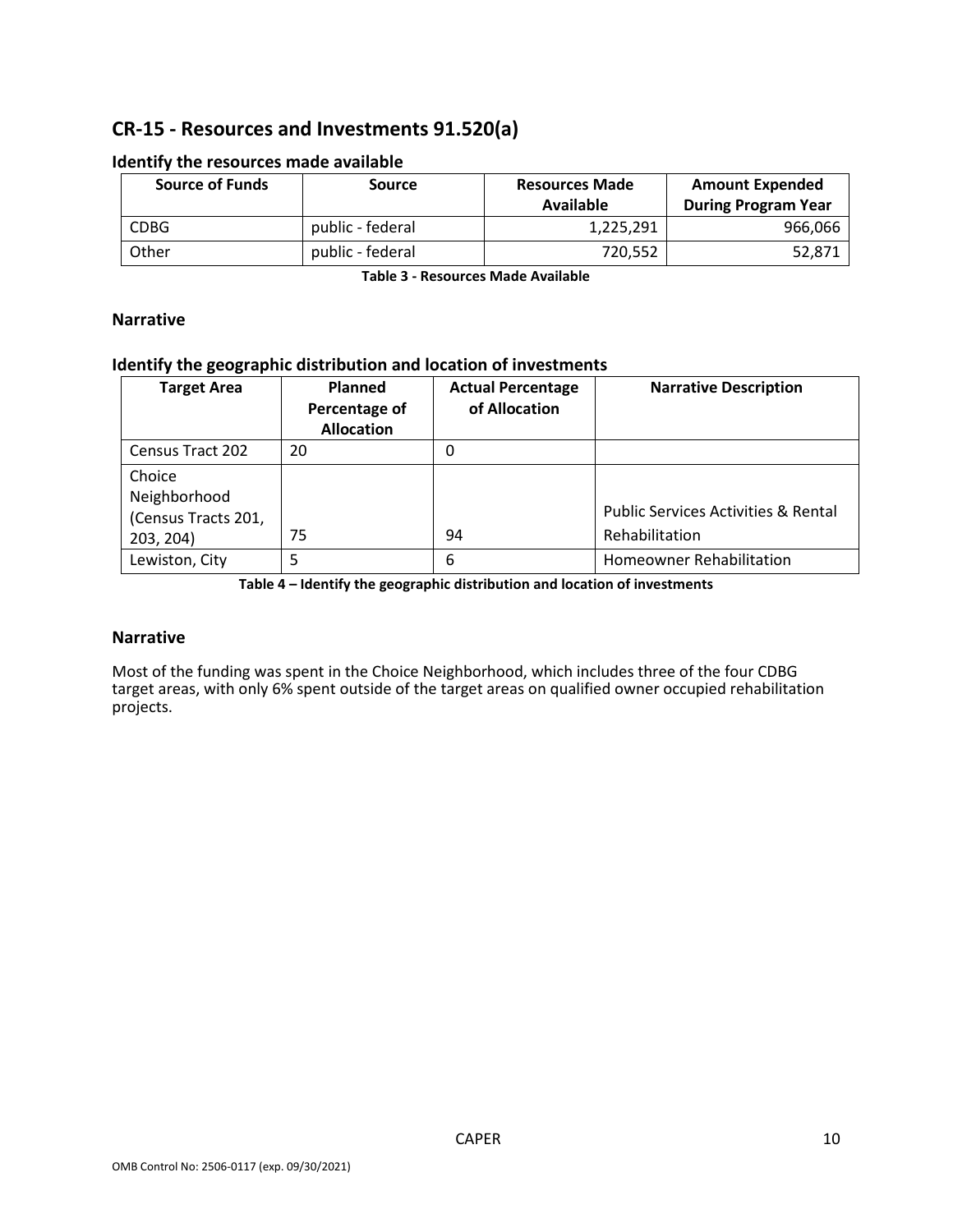#### **Leveraging**

**Explain how federal funds leveraged additional resources (private, state and local funds), including a description of how matching requirements were satisfied, as well as how any publicly owned land or property located within the jurisdiction that were used to address the needs identified in the plan.**

The City counts all funding sources as match or leverage to the CDBG and records the amount in IDIS. The City receives match funds based on the requirements for each program.

**Commercial Loans/Grants:** The City requires a 1:1 private match on all commercial development programs, with the exception of the microenterprise which requires a 1:3 match. The match is collected from the owner at the time that each invoice is paid, with the owner paying half of the invoice and the City paying the other half through its loan program. Often, the total investment in a commercial project far exceeds the match required.

**Residential Loans/Grants:** Investor-owned 1-4 unit properties and homeowners with incomes between greater than 80% of Median Family Income (MFI) are required to provide a 10% match. For loans to homeowners at 65% MFI-80% MFI, no match is required and homeowners are given a 1/2 deferred loan at 0% interest and a 1/2 amortized loan at 1% interest. For loans to homeowners below 65% MFI, no match is required and homeowners are given a deferred loan at 0% interest. On these loans, the City attempts to maximize its CDBG resources to leverage funding sources from local partners to make improvements through weatherization, lead, and green and healthy homes.

**Public Services/Infrastructure Improvements**: Public Service Agencies are required to leverage CDBG funds by providing funding from other federal, local, state, or private sources.

**Lead Program**: The City has a \$5.2 million lead grant that will be used to make 280 housing units lead safe. For multi-families of 1 -8 rental units each unit with an income eligible HH is eligible for up to \$18,000 for lead hazard control work. The owner is required to provide a \$1,400 per unit match and the CDBG program will provide \$1,150. For buildings with more than 9 units the owner match requirement is \$1,550 per unit with no CDBG match. Properties are also eligible for CDBG rehabilitation loan funding. Income qualified single family homeowners do not need to provide an owner match. The CDBG program will provide a \$3000 grant and up to \$18,000 will come from the lead grant.

**Public and Private Properties # used to further the Plan**: As part of the Choice Planning and Action Grant planning effort, working toward applying for a Choice Implementation Grant, the City donated 111 and 114 Bartlett Street, 91 Pine Street and 320 Bates Street to LAAHDC, a development subsidiary of the Lewiston Housing Authority (LHA), as part of the land assemblage needed for development of 74 units of mixed income housing as part of the plan. In February 2020 the City entered into an Option Agreement with the LHA to convey the former Martel School for development of a LIHTC senior housing project. In June 2020 the City entered into an Option Agreement with Raise Op Housing Cooperative to convey 186 Blake at below the City's cost of acquisition in order to support development of a 9 unit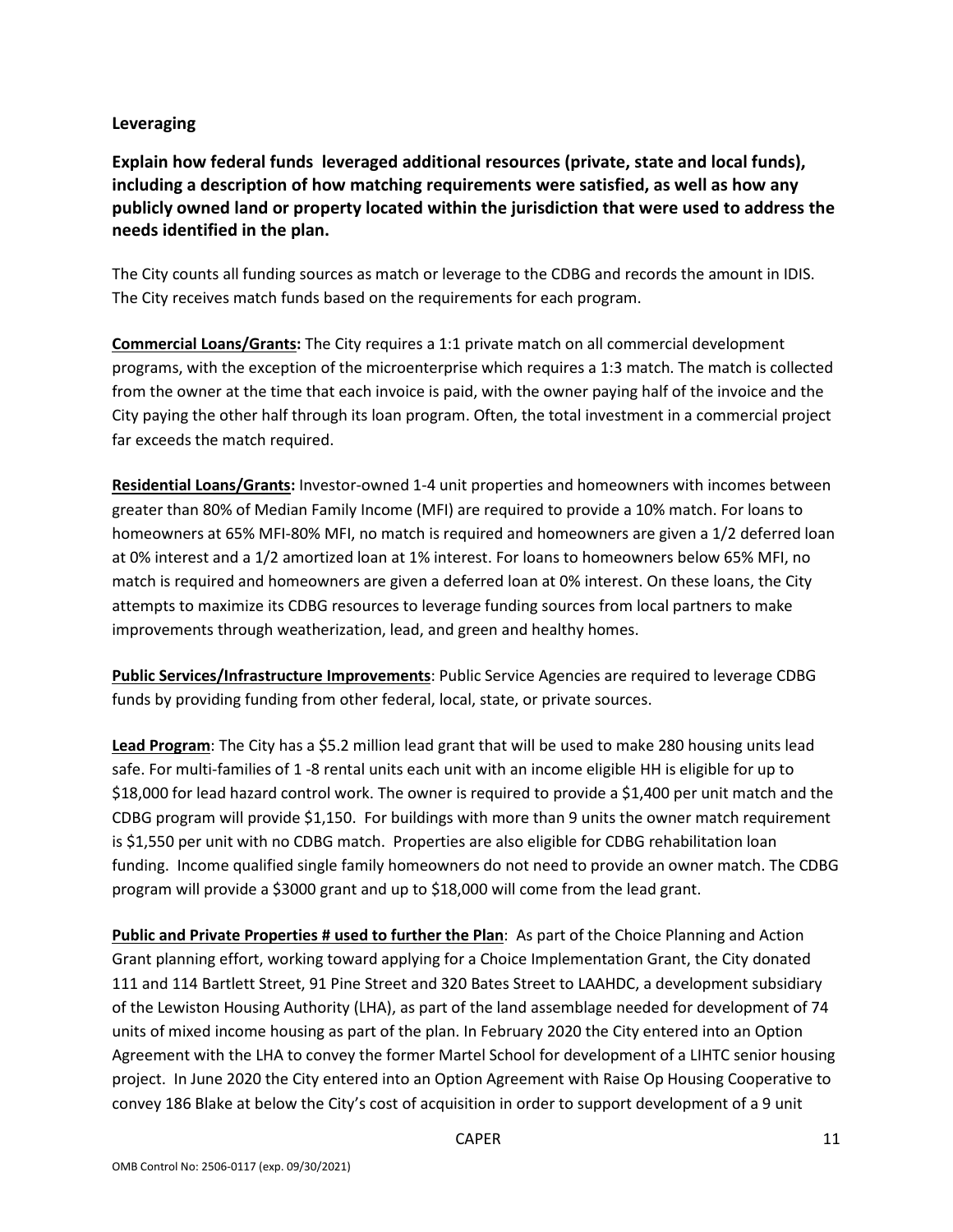cooperative housing project. LAAHDC has acquired numerous other properties in the Choice Neighborhood area. Many of the properties were derelict and vacant. The city used CDBG funds and other resources to assist with demolition. The sites will be used to build high quality affordable replacement housing.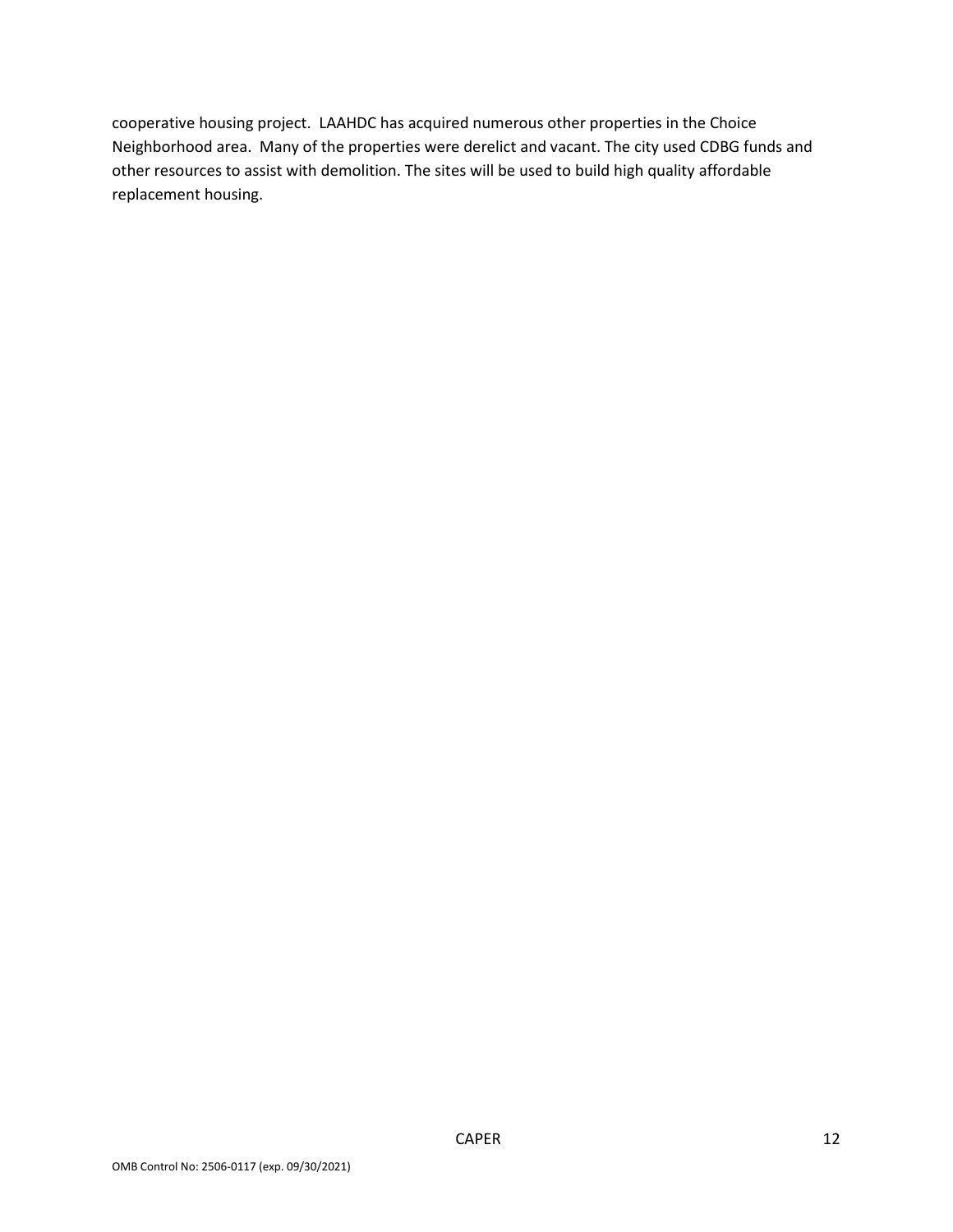## **CR-20 - Affordable Housing 91.520(b)**

**Evaluation of the jurisdiction's progress in providing affordable housing, including the number and types of families served, the number of extremely low-income, low-income, moderate-income, and middle-income persons served.**

|                                     | <b>One-Year Goal</b> | Actual |
|-------------------------------------|----------------------|--------|
| Number of homeless households to be |                      |        |
| provided affordable housing units   |                      |        |
| Number of non-homeless households   |                      |        |
| to be provided affordable housing   |                      |        |
| units                               |                      |        |
| Number of special-needs households  |                      |        |
| to be provided affordable housing   |                      |        |
| units                               |                      |        |
| <b>Total</b>                        |                      |        |

#### **Table 5 – Number of Households**

|                                     | <b>One-Year Goal</b> | Actual |
|-------------------------------------|----------------------|--------|
| Number of households supported      |                      |        |
| through rental assistance           |                      |        |
| Number of households supported      |                      |        |
| through the production of new units |                      |        |
| Number of households supported      | 75                   | Ω      |
| through the rehab of existing units |                      |        |
| Number of households supported      |                      |        |
| through the acquisition of existing |                      |        |
| units                               |                      |        |
| <b>Total</b>                        | 75                   | Ω      |

**Table 6 – Number of Households Supported**

#### **Discuss the difference between goals and outcomes and problems encountered in meeting these goals.**

The City only met 14% of its annual rental rehabilitation goal by rehabilitating 7 rental units and 2 homeowner units to address code violations. A rehabilitation coordinator position was created but not filled until nearly the last quarter this year. In response to COVID-19, the City was closed to the public and unable to conduct code inspections for most of the program year.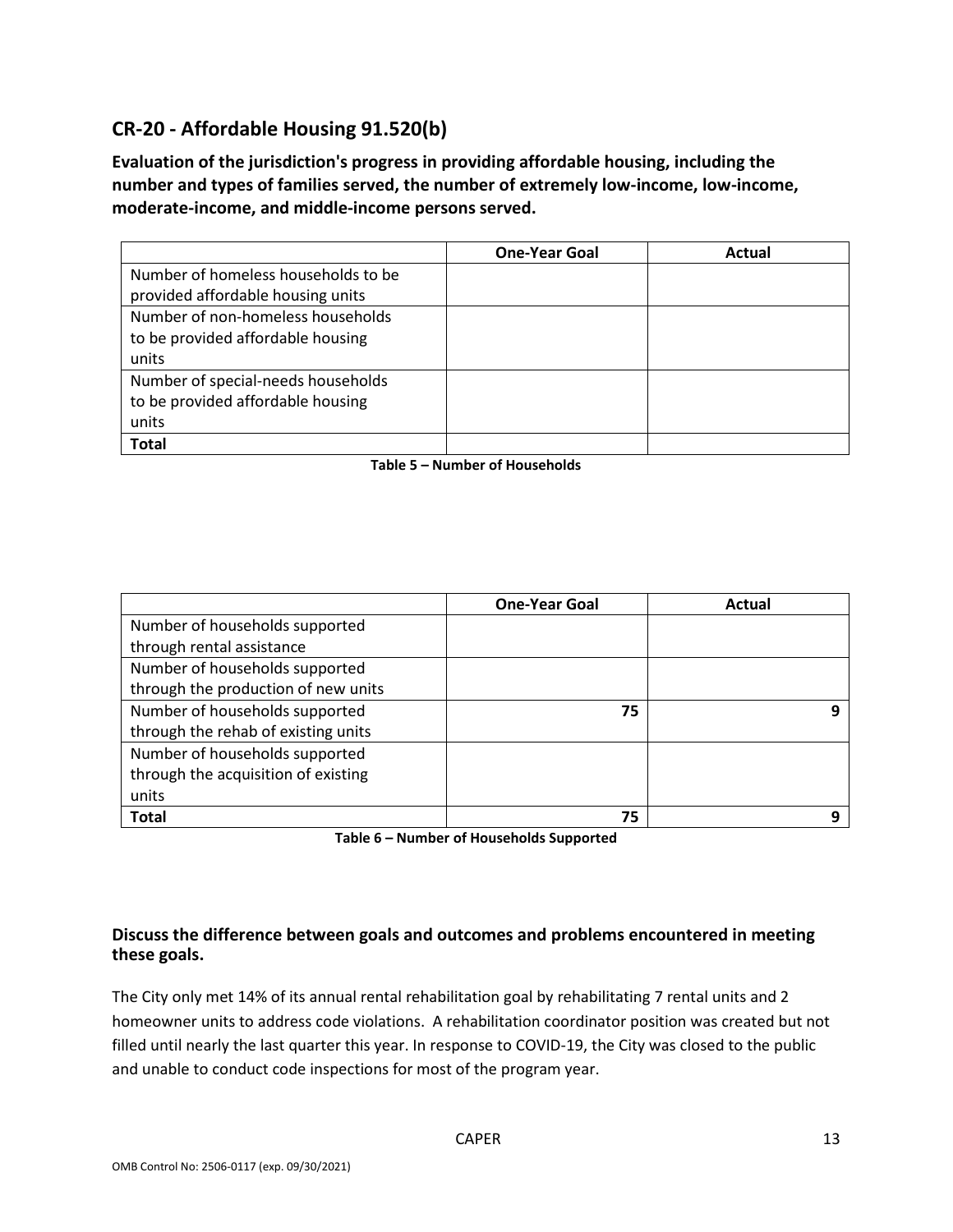#### **Discuss how these outcomes will impact future annual action plans.**

With the rehabilitation coordinator getting up to speed and the effects of COVID-19 beginning to lessen the City anticipates that it will meet or exceed goals to assist eligible households to find and maintain safe, affordable housing in future annual action plans.

#### **Include the number of extremely low-income, low-income, and moderate-income persons served by each activity where information on income by family size is required to determine the eligibility of the activity.**

| Number of Households Served | <b>CDBG Actual</b> | <b>HOME Actual</b> |
|-----------------------------|--------------------|--------------------|
| <b>Extremely Low-income</b> |                    |                    |
| Low-income                  |                    |                    |
| Moderate-income             |                    |                    |
| Total                       |                    |                    |

**Table 7 – Number of Households Served**

#### **Narrative Information**

The City continues to collaborate with agency and public housing partners to identify and explore accessibility and affordability housing projects. The Economic & Community Development Department continues to be actively engaged in issues and discussions related to increasing and improving affordable housing in the City.

Additionally, the City annually provides CDBG funds to nonprofit agencies that deliver services to extremely low- , low-, and moderate – income persons in the target area.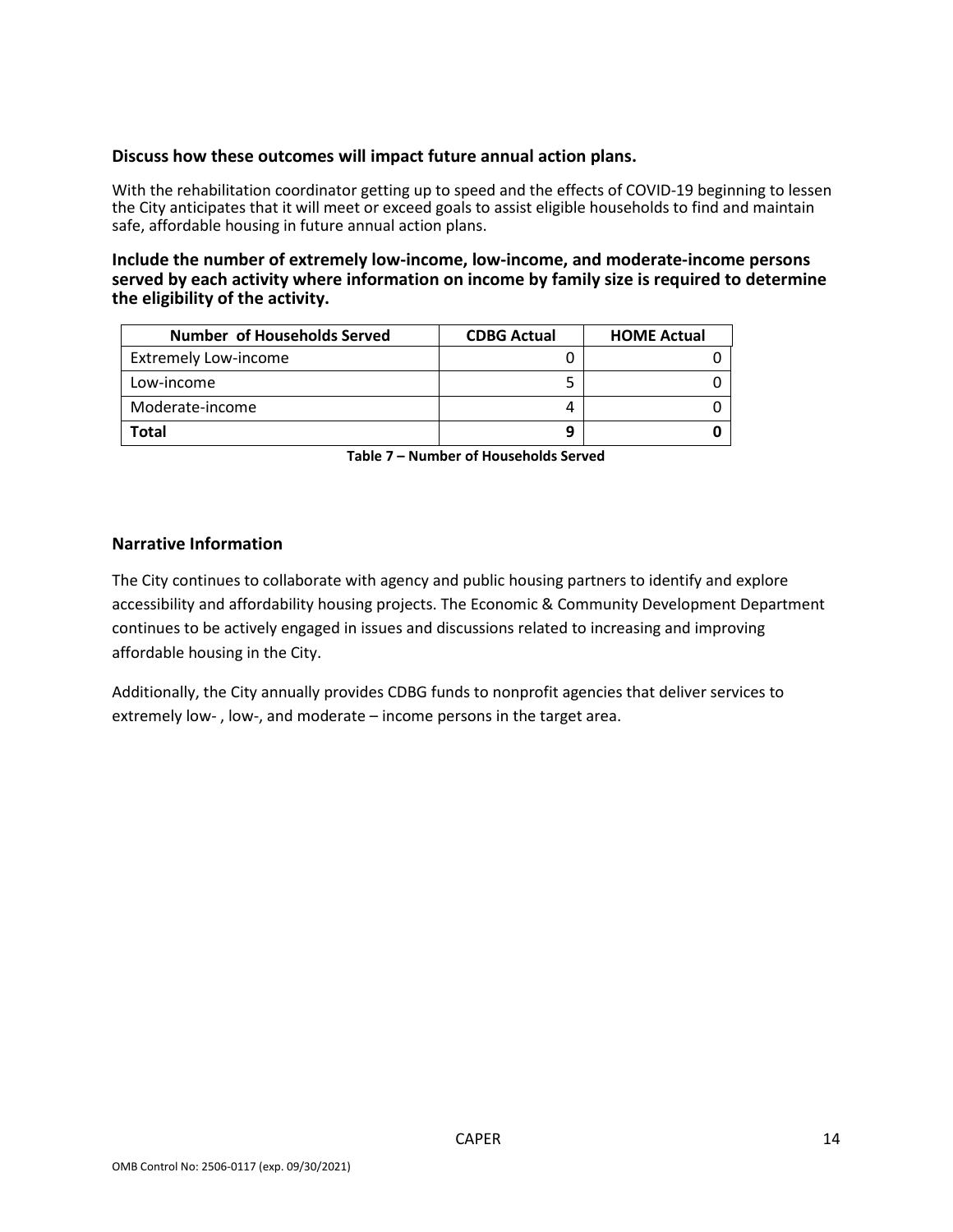## **CR-25 - Homeless and Other Special Needs 91.220(d, e); 91.320(d, e); 91.520(c)**

**Evaluate the jurisdiction's progress in meeting its specific objectives for reducing and ending homelessness through:**

## **Reaching out to homeless persons (especially unsheltered persons) and assessing their individual needs**

There are over 7,800 people living in poverty in Lewiston. Many are on the brink of crisis. A survey of low income Maine people in 2015 found that at one point in the prior year 46% couldn't pay their utility bill; 39% couldn't pay the full monthly rent; 36% experienced having a car break down with no money to fix it; and 25% were forced to move because they couldn't afford their housing. Given this reality, preventing homelessness requires more than additional shelter beds. It requires help for people to identify needs, alleviate barriers, and connect with jobs, as is described in the recommendations with regard to poverty above. Most importantly, it requires helping homeless individuals and families to find new permanent housing. Without a stable address, it is impossible for people to get to work regularly, to stay healthy, or to plan for the future. The City of Lewiston is an active member of a collaboration of 20+ homeless service providers known as the Lewiston Auburn Alliance for Services to the Homeless (LAASH). LAASH meets monthly to communicate needs and services being provided and coordinate services to the greatest extent possible to address the needs of homeless and near homeless persons in Lewiston-Auburn. LAASH sets annual priorities and goals to address identified gaps in service delivery. LAASH facilitates the Point in Time Survey for the Lewiston-Auburn area. The link to Maine's Continuum of Care (CoC) is:

https://www.mainehousing.org/partners/partner-type/homeless-service-providers/homeless-initiatives

## **Addressing the emergency shelter and transitional housing needs of homeless persons**

On June 5, 2019, LAASH and the State of Maine CoC hosted a Conversation about Homelessness at Lewiston City hall to address the recent increase in homeless individuals in Lewiston. 37 persons attended, including staff from our congressional delegation, providers, homeless persons, citizens, housing authority representatives, and City representatives to discuss issues, resources, barriers and recommendations. There were three recommendations: 1) People need to be safe and secure in housing that is affordable to them; 2) Once housed, provide supportive or case management services to help the person housed stay in their home; and 3) Establish a communication hub where good up to date information can be given to homeless people. Information could be distributed through Trinity Jubilee Center, The Club House, or the Lewiston Public Library. Last year, the historic renovation of Sophia's House, a former convent, into a combined transitional shelter and affordable housing option was completed and put into service. Sophia's House provides 2 year shared living arrangements for 6 women who have recently left and are healing from prison, trafficking or exploitation, prostitution, drug addiction, in a supportive atmosphere. The six woman live in SRO's on the 3rd floor. They share the house, meals and common spaces with 5 women on the second floor who are in permanent apartments,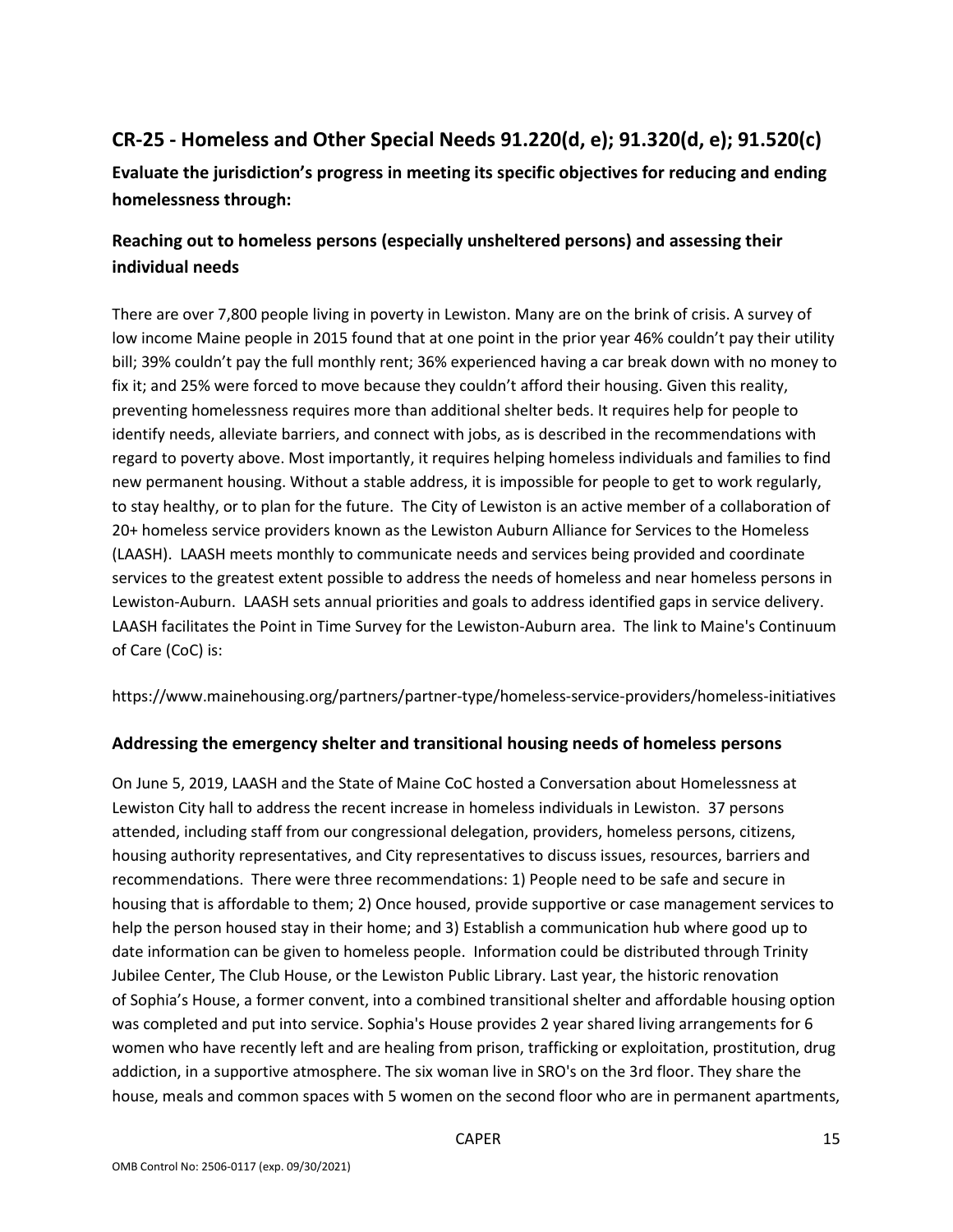living on fixed incomes, who serve as mentors. Sophia's House provides supportive services, and purposeful work in a cottage industry based at out of the house. CDBG funds were used to assist with redevelopment of the building and with programs. Tedford Housing provides 2 year permanent and affordable housing and supportive housing services to 10 homeless families through a referral process. A case manager is on site to assist with a wide variety of services which facilitate access to health services, housing navigation services, and education opportunities and job training.

**Helping low-income individuals and families avoid becoming homeless, especially extremely low-income individuals and families and those who are: likely to become homeless after being discharged from publicly funded institutions and systems of care (such as health care facilities, mental health facilities, foster care and other youth facilities, and corrections programs and institutions); and, receiving assistance from public or private agencies that address housing, health, social services, employment, education, or youth needs**

The State of Maine previously launched an initiative with their Shelter Plus Care vouchers for long-term stayers. If a person is homeless 180 out of the previous 365 days, they will go to the top of the list to receive a voucher. The State of Maine will utilize the Homeless Management Information System (HMIS) system to identify at-risk people. A large challenge for Lewiston's chronically homeless is the lack of shelters that allow individuals to remain in the shelter more than 60 days. Two new faith-based shelters have recently been added; however, they do not count the Homeless that seek shelter in these facilities in the HMIS data system. LAASH improves access to services and housing for persons who are homeless or at risk, shares information and strengthens cooperation among local agencies and homeless providers, identifies gaps in services, increases public awareness about homeless issues, and seeks funding to service the homeless and at-risk. The Lewiston Auburn 10 Year Plan to End Homelessness identified difficulty locating assistance and navigating services (including for health, mental health, employment, and housing) as a problem for homeless persons, particularly for families and domestic violence survivors. Homeless service providers describe the challenge of keeping people housed and the need for case management to help with jobs, budgets and basic needs. For persons without a mental health or disability diagnosis, supportive services can be difficult to access unless there is a crisis. This year, the City funded 4 programs through its CDBG public services, who provided support services to 692 households who are homeless or near homeless. Tedford House, described in the section above, addresses many of these issues.

**Helping homeless persons (especially chronically homeless individuals and families, families with children, veterans and their families, and unaccompanied youth) make the transition to permanent housing and independent living, including shortening the period of time that individuals and families experience homelessness, facilitating access for homeless individuals and families to affordable housing units, and preventing individuals and families who were recently homeless from becoming homeless again**

The State of Maine previously launched an initiative with their Shelter Plus Care vouchers for long-term stayers. If a person is homeless 180 out of the previous 365 days, they will go to the top of the list to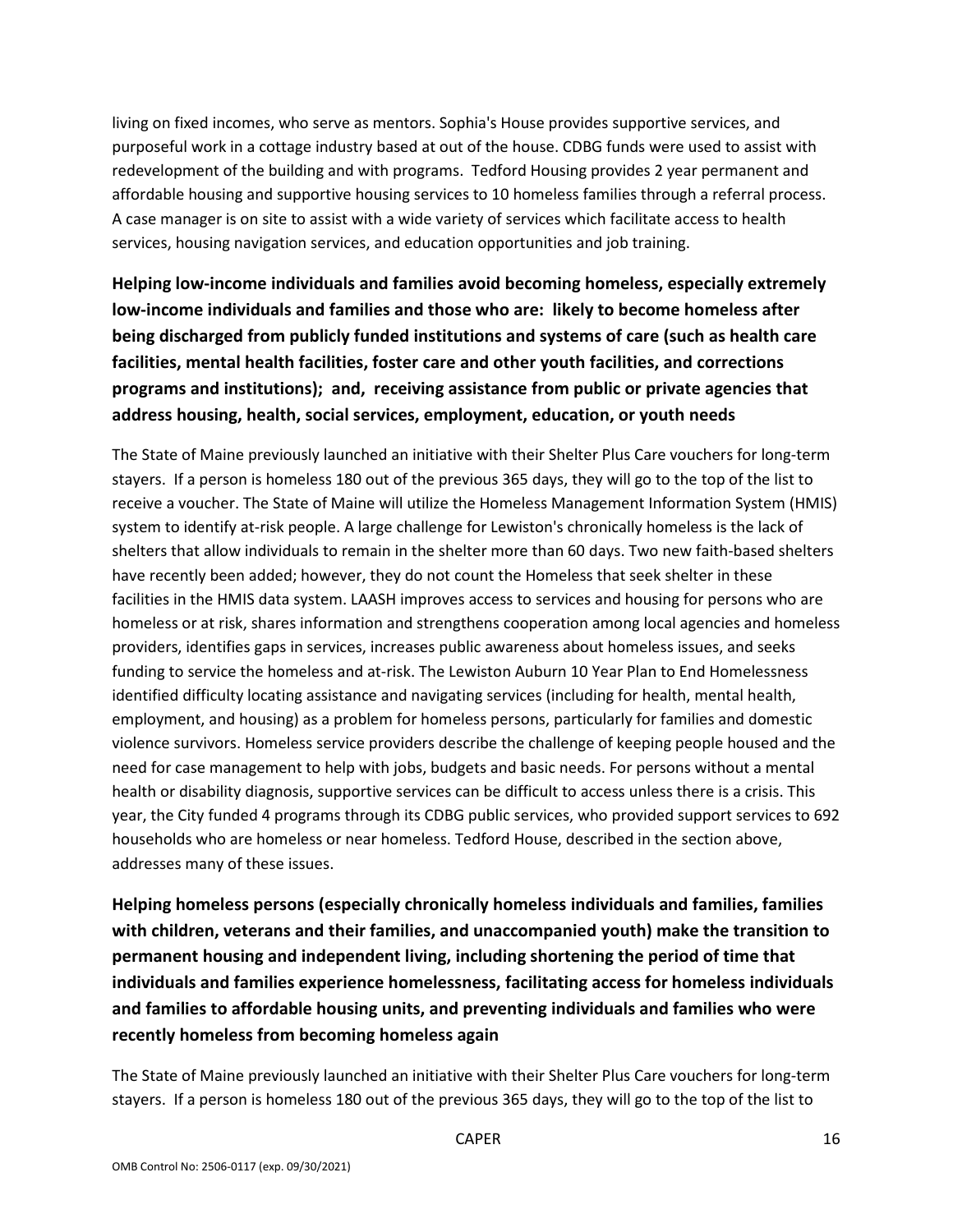receive a voucher. The State of Maine will utilize the Homeless Management Information System (HMIS) system to identify at-risk people. A large challenge for Lewiston's chronically homeless is the lack of shelters that allow individuals to remain in the shelter more than 60 days. Two new faith-based shelters have recently been added; however, they do not count the Homeless that seek shelter in these facilities in the HMIS data system. LAASH improves access to services and housing for persons who are homeless or at risk, shares information and strengthens cooperation among local agencies and homeless providers, identifies gaps in services, increases public awareness about homeless issues, and seeks funding to service the homeless and at-risk. The Lewiston Auburn 10 Year Plan to End Homelessness identified difficulty locating assistance and navigating services (including for health, mental health, employment, and housing) as a problem for homeless persons, particularly for families and domestic violence survivors. Homeless service providers describe the challenge of keeping people housed and the need for case management to help with jobs, budgets and basic needs. For persons without a mental health or disability diagnosis, supportive services can be difficult to access unless there is a crisis. This year, the City funded 4 programs through its CDBG public services, who provided support services to 692 households who are homeless or near homeless. Tedford House, described in the section above, addresses many of these issues.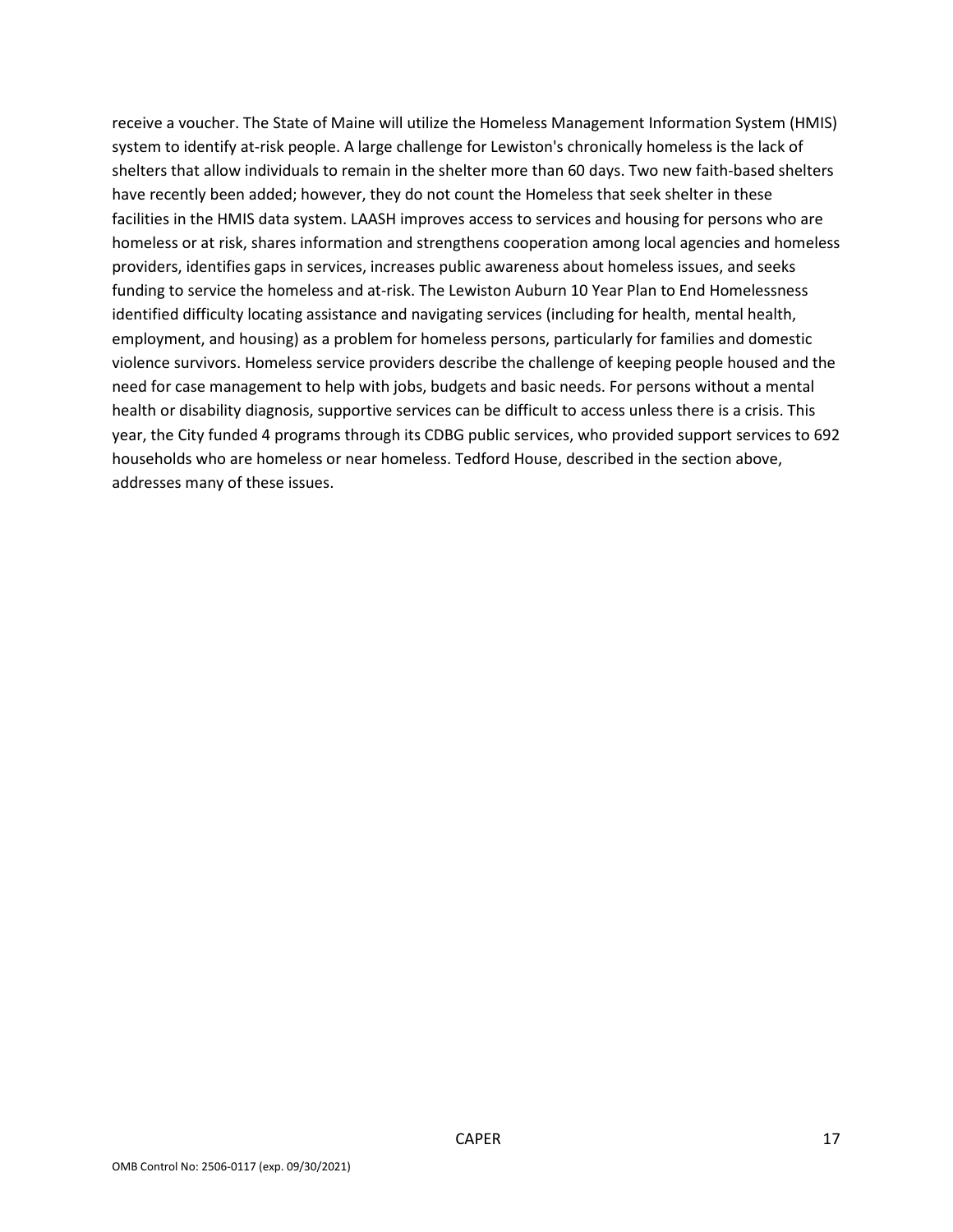## **CR-30 - Public Housing 91.220(h); 91.320(j)**

#### **Actions taken to address the needs of public housing**

The City and Lewiston Housing Authority (LHA) work collaboratively to further fair housing initiatives and have a MOU to provide financial assistance for security deposits under the HME program. Additionally, LHA is a collaborating partner on the L-A Lead Program and Choice Neighborhood. They make referrals to owners of properties that have Section 8 tenant vouchers to enroll their property in the LEAD program. LHA works independently and does not require City assistance to further its goals. LHA has its own initiatives to address the needs of public housing residents, such as collaborating with Lewiston Schools and Lewiston Adult Education to bring educational services to its residents in an effort to open doors of opportunities to which they may not have otherwise had access.

## **Actions taken to encourage public housing residents to become more involved in management and participate in homeownership**

Lewiston Housing Authority convenes a Resident Advisory Board to provide input for its Annual Plan. LHA encourages and provides financial support for residents to organize resident council and encourages homeownership through its Family Self-Sufficiency and Voucher Homeownership programs. The City provides rehabilitation funding through CDBG and HOME programs to support homeowners in homeownership.

#### **Actions taken to provide assistance to troubled PHAs**

Lewiston Housing Authority is a top performer under the rating system.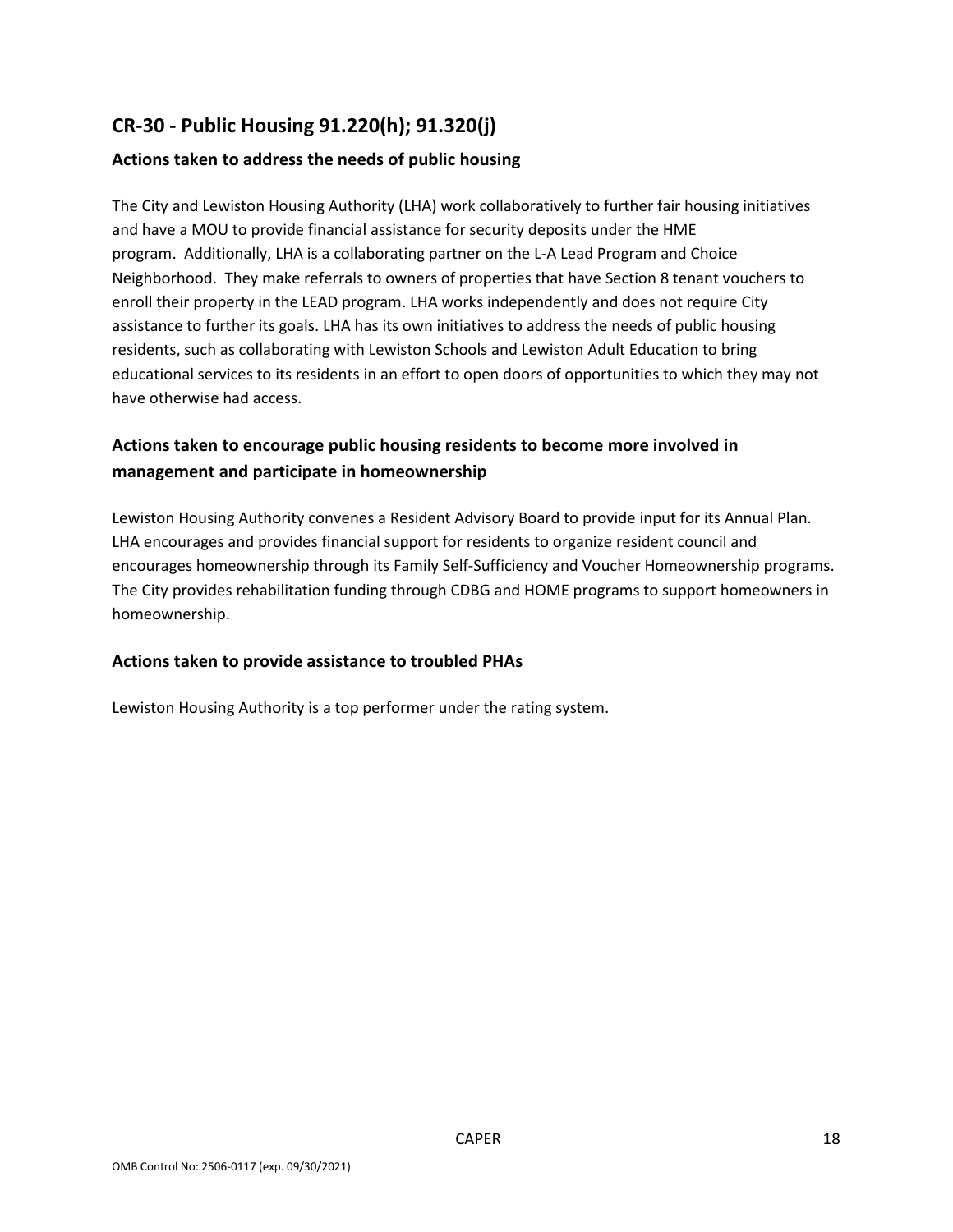## **CR-35 - Other Actions 91.220(j)-(k); 91.320(i)-(j)**

**Actions taken to remove or ameliorate the negative effects of public policies that serve as barriers to affordable housing such as land use controls, tax policies affecting land, zoning ordinances, building codes, fees and charges, growth limitations, and policies affecting the return on residential investment. 91.220 (j); 91.320 (i)**

The Planning Board and City Council thoughtfully consider rezoning proposals and are actively taking steps to amend zoning to allow higher density development in the CDBG Target Area and NRSA when warranted. Blake Street Towers and several adjacent blocks were rezoned resulting in the density requirement being reduced from a minimum of 1,250 s.f. of lot area per dwelling unit to no minimum lot size requirements. The rezoning also resulted in 22 buildings and 33 parcels becoming conforming that were non-conforming. This will make those parcels more attractive for new investment or redevelopment.

In August 2020, the City approved Design Standards, targeted to the Tree Street Neighborhood to promote quality development that create incentives and flexibility that supports infill development, increase landscaping and street scape requirements, and streamline the development review process.

In late 2019, the City created a Rental Registry Ordinance to improve properties in the downtown. Just as the program was launching COVID 19 descended on the landscape. With revenues to landlords significantly impacted the City Council waived the penalties for not enrolling in the registry, resulting in low participation. In 2021 that effort will be reinvigorated.

The City has a long history of partnering with the private sector to develop LIHTC projects, providing tax increment financing, and when warranted, HOME funds. The City Council authorized the City to be a coapplicant on a Choice Neighborhood Implementation Grant, with the Lewiston Housing Authority (LHA) being the lead applicant. This is the culmination of several years of effort to work with citizens to develop a plan, "Growing our Tree Streets," that reflect the vision and desires of residents. Avesta Housing Development was chosen as the housing development partner to work in concert with LHA. The City is a co-applicant on the grant, and lead on the Neighborhood portion of the plan. Community Concepts is lead on the People part of the plan. The plan may be viewed at htpps://www.growingourtreestreets.com/

## **Actions taken to address obstacles to meeting underserved needs. 91.220(k); 91.320(j)**

With staff changes in the CD department the City's rehabilitation program began to ramp up, with Code enforcement and CD Rehab staff providing technical asstiance and funding to help property owners improve their properties and become code compliant. In 2019, the City was awarded a \$5.2 million lead hazard control grant which is more fully described in the following section.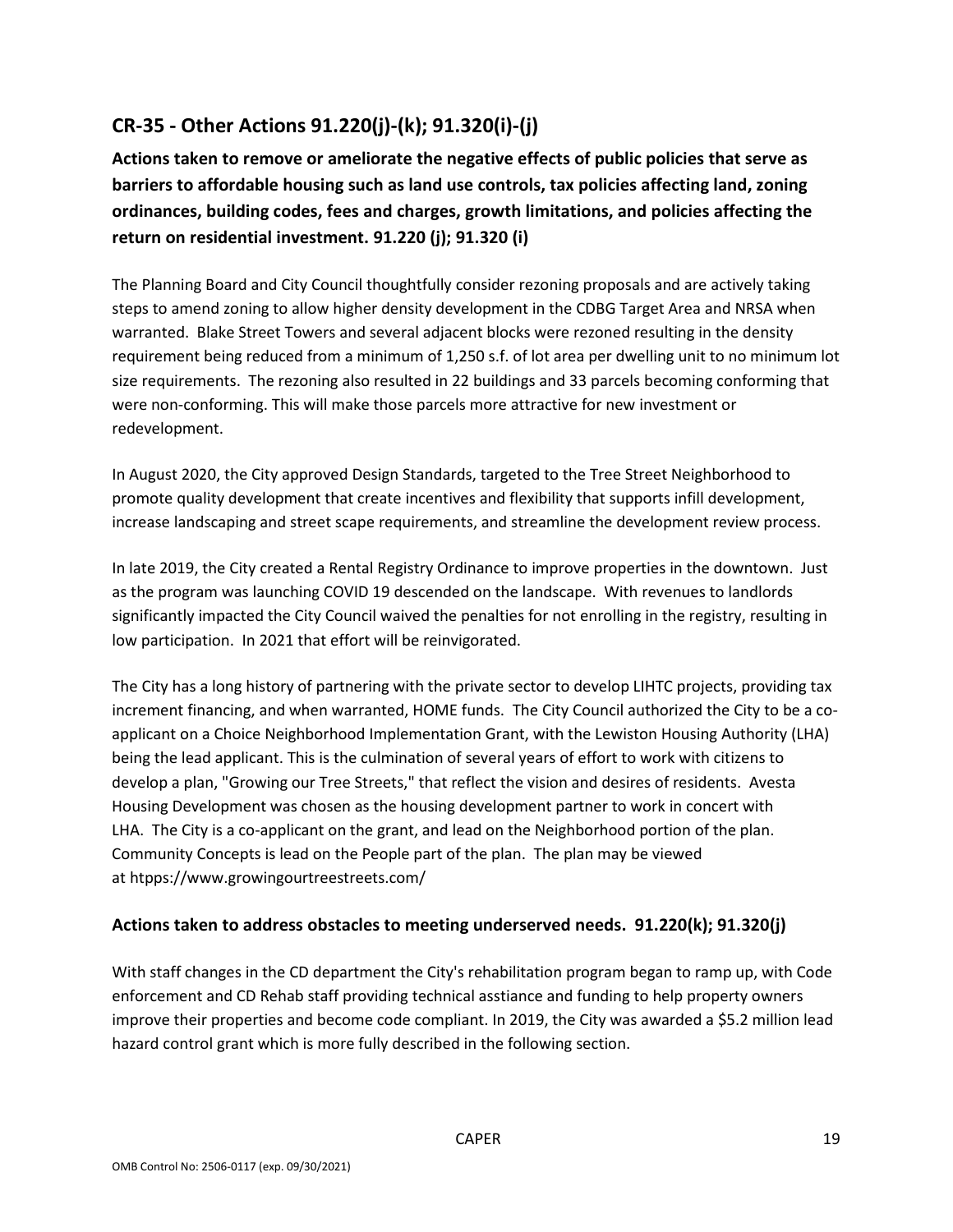#### **Actions taken to reduce lead-based paint hazards. 91.220(k); 91.320(j)**

The lead program provides up to \$18,000 per dwelling unit to make properties lead safe. That program is matched with a CDBG funded grant of \$1,150 per unit toward the lead hazard control work, with additional CDBG funded loans for qualified applicants. Owners are required to prove a \$1,400 per unit match.

During FFY 2020, the City continued implementing its 4th LEAD grant and, as of June 30, 2021, the City has performed lead hazard control interventions in 3 units; performed lead risk assessments/lead paint inspections to identify hazards in 41 units; performed healthy homes interventions in 3 units; educated 4 households about the dangers of lead paint; and completed 15 individual training certifications regarding lead safe practices and abatement. CDBG funded lead hazard interventions in 4 units within the target area.

#### **Actions taken to reduce the number of poverty-level families. 91.220(k); 91.320(j)**

The City is focusing its efforts on an anti-poverty strategy that reduces intergenerational poverty. In FFY 2020, the City funded 6 public agencies, benefitting 807 households by providing: subsidized childcare to enable families to work; classes and training skills to improve housing stability; soft skills employment training; and classroom tutoring and academic activities for youth that boost proficiency in the academic skills such as basic math, reading, and writing. Skills attained through these services are designed to break the cycle of intergenerational poverty.

While the City does not have a specific policy for reducing the number of poverty-level households its Social Services Department provides services directly to families living in poverty. Seeing a large increase in need due to COVID-19, the ECD Department provided CDBG-CV funds to cover the salary of an additional Social Services case worker whose position provides housing information, education and referral services to the City's lowest income and most vulnerable residents.

## **Actions taken to develop institutional structure. 91.220(k); 91.320(j)**

During FFY 2019, the City added two additional staff member to the Economic and Community Development Department (ECDD): 1 full time Rehabilitation Coordinator and 1 full time Intake Coordinator. Other members of the Department include a full time Director; 1 full time Economic Development Manager; 1 full time Economic Development Specialist; 1 full time Grants Accountant; 1 full time Community Development Coordinator; 1 full time Lead Program Manager; 1 part time Administrative Assistant; and 1 full time Code Enforcement Officer. The staff skill sets complement each other which allows for a thoughtful and thorough response to Lewiston's economic and community development needs. The ECDD is housed within the City so staff is able to seek support from other City departments who are always willing to help. City staff is strongly encouraged to attend training to improve knowledge.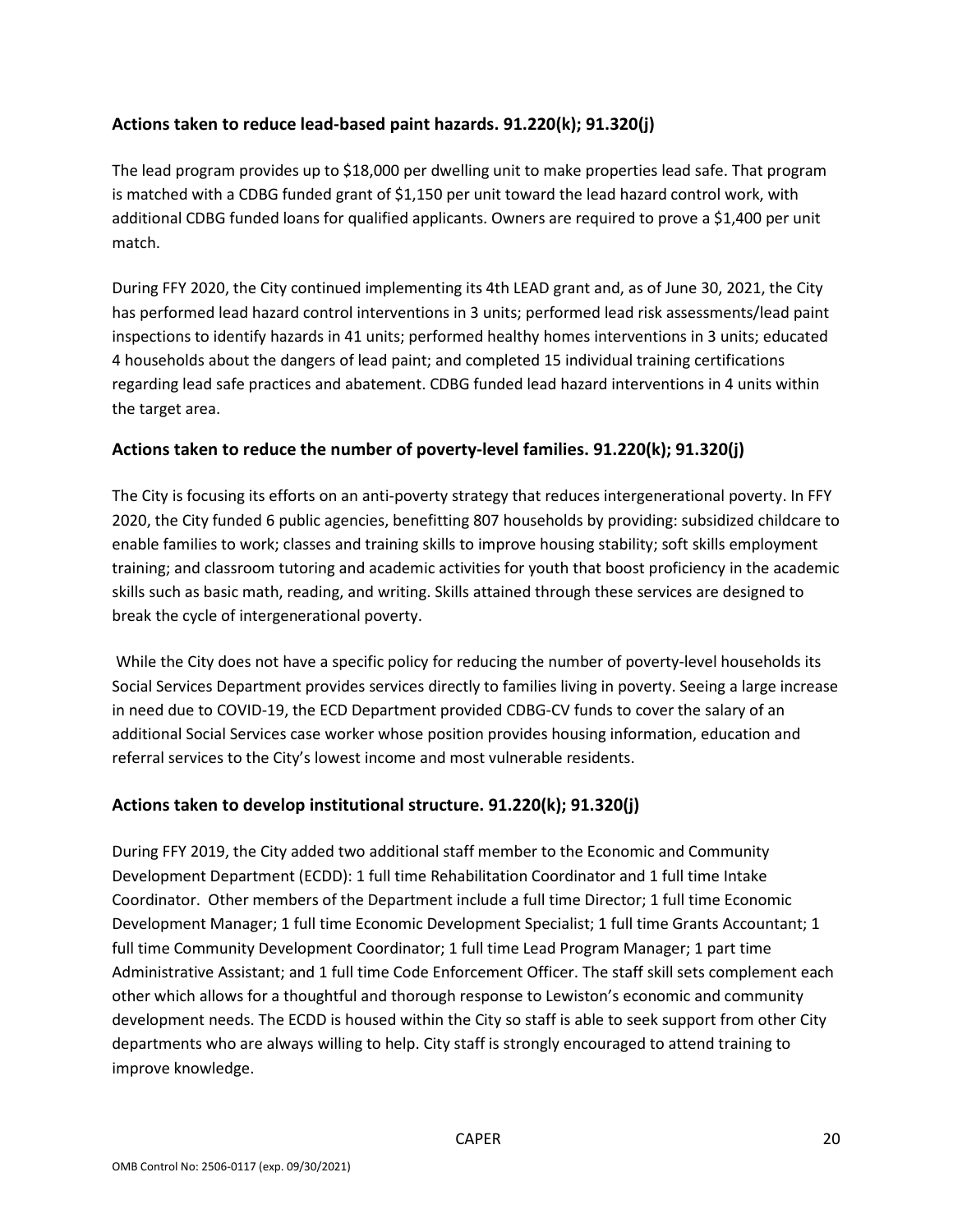Adding a Rehabilitation Coordinator and Intake Coordinator to the Department negated the need to contract several key functions out to a third party.

The COVID-19 pandemic has significantly impacted the ramp up of the City's rehab and lead programs.

## **Actions taken to enhance coordination between public and private housing and social service agencies. 91.220(k); 91.320(j)**

The City has been able to maintain strong collaborative partnerships that bring additional resources to further community goals. The City works well with Lewiston Housing Authority, Community Concepts, Inc., Coastal Enterprises, Inc., and several LIHTC developers and private landlords to address Lewiston's housing needs. The GHHI partnership includes both hospitals, the City of Auburn, Healthy Androscoggin, and private nonprofits to meet the needs of the residents in the CDBG target area. The City is involved in LAASH and works closely with homeless providers. The City has built a network of providers that work collaboratively to accomplish goals. The City has nurtured relationships with several affordable/mixed income housing developers as well as with the Maine State Housing Authority. In the scoring structure, Maine's LIHTC Qualified Allocation Plan Lewiston is one of the preferred communities for housing.

## **Identify actions taken to overcome the effects of any impediments identified in the jurisdictions analysis of impediments to fair housing choice. 91.520(a)**

The 2020 -2024 Analysis of Fair Housing Impediments identified the following issues: 1) zoning codes that restrict development, 2) lack of smaller housing options for singles and seniors, 3) barriers to safe housing for renters with prior records of substance abused, sex offender, prison time, chronic homelessness or mental health concerns, 4) unhealthy/unsafe housing stock, 5) lack of Sharia compliant financing, 6) shortage of ADA accessible units, 7) shortage of units suitable for large families, 8) few owner occupancy options in multi-family neighborhoods.

The Choice Neighborhood planning initiative identified many of these issues and recommended that home ownership opportunities be created as part of the infill development strategy. All of the replacement housing recommended in the plan included the creation of ADA compliant units in elevator service buildings when multi-family. The plan calls for the Tree Streets area to be "lead free by '43", and that new housing be energy efficient and built to Passive House standards.

The availability of Sharia compliant financing remains elusive, but the City and local lending partners continue to develop a product that meets federal banking regulations but that also does not charge interest. The City as well as CEI have been able to provide interest free loans with service charges on commercial properties, but have not yet been able to do so for residential mortgage financing. However, the effort continues.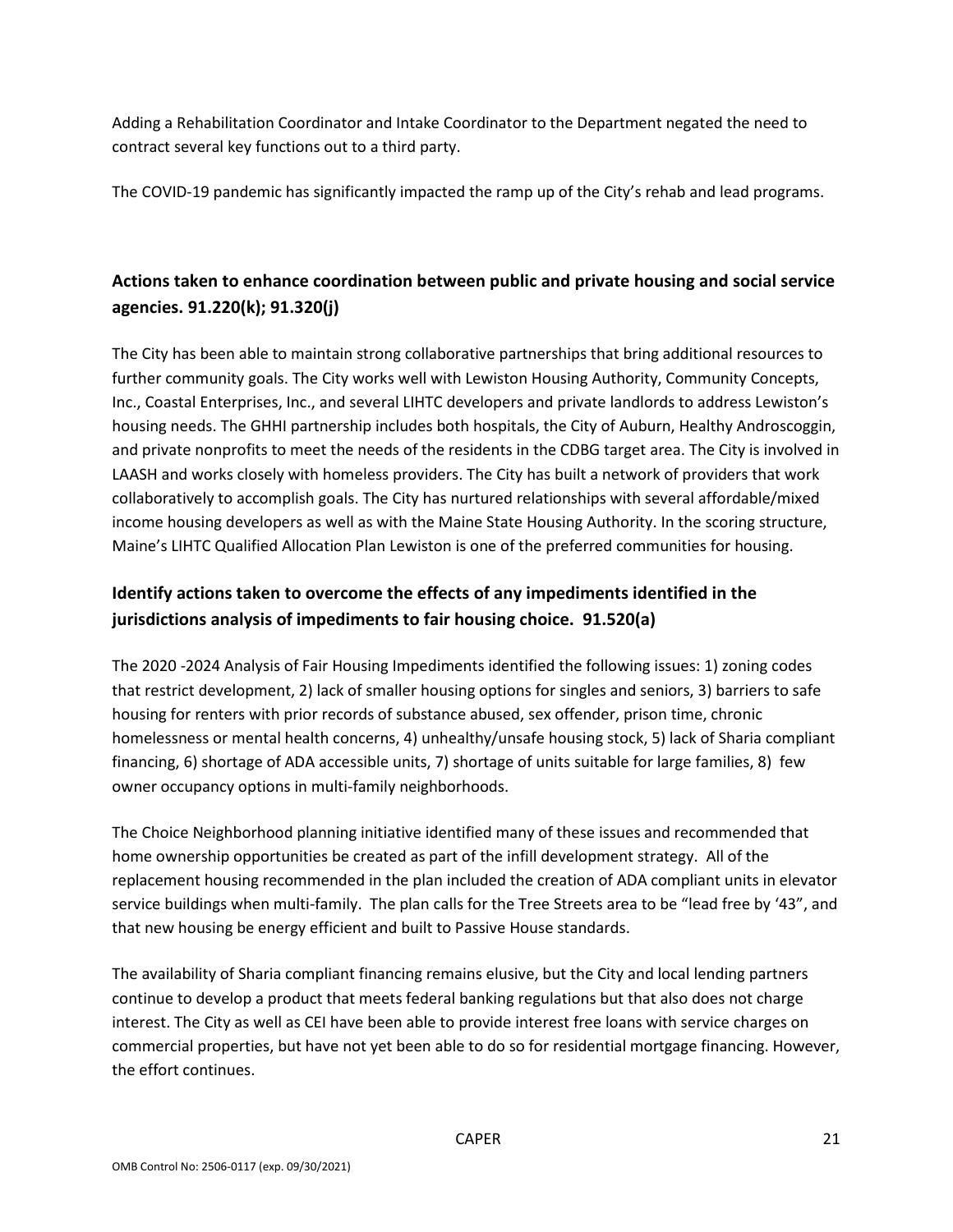Raise Op Cooperative Housing has renovated a total of 15 units in 3 buildings that employ the cooperative model, where members of the cooperative have ownership and management control of their buildings, bringing home ownership to low and moderate income people, albeit in a nontraditional way. Raise-OP has secured land and begun the design and financing process to develop 9 units of cooperative housing by new construction. The City has partnered in that effort, selling land at below the city's cost of ownership.

Sophia's House was established in 2019 and provides no cost housing and support services to women coming out of prison, addiction, prostitution, or trafficking. The CDBG program helped fund the renovations and continues to support programming.

As noted elsewhere in this CAPER zoning in Lewiston is a work in progress and evolving. Over the last year several areas of the downtown were rezoned to allow increased density and make non-conforming uses conforming. This has already resulted in a 35 unit mixed income LIHTC project being developed at the corner of Blake and Pine by Avesta Housing. Under the Choice Plan, and with LHA and Avesta Housing as partners, more is on the way.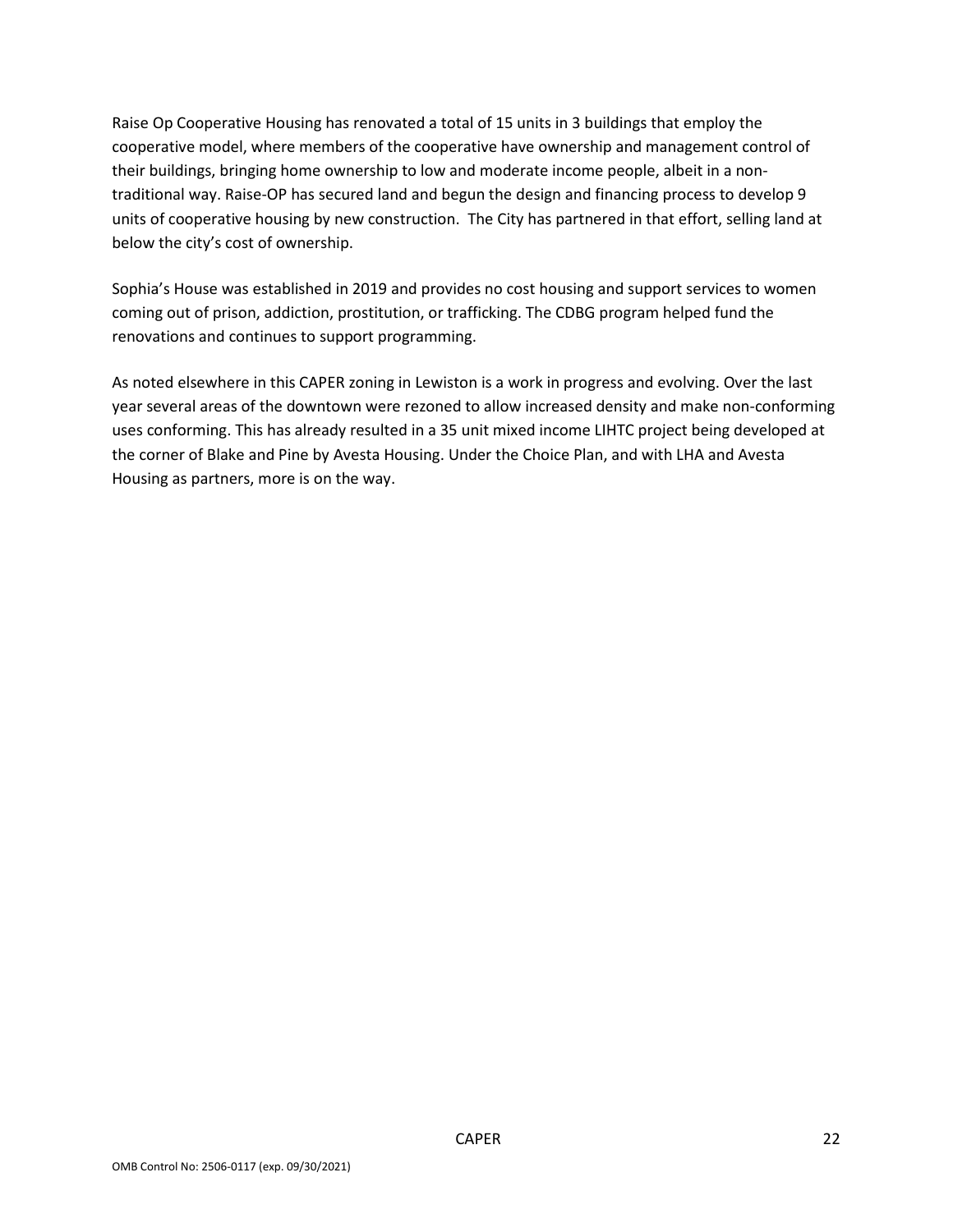## **CR-40 - Monitoring 91.220 and 91.230**

**Describe the standards and procedures used to monitor activities carried out in furtherance of the plan and used to ensure long-term compliance with requirements of the programs involved, including minority business outreach and the comprehensive planning requirements**

The Director, Community Development Coordinator and the Grants Accountant monitor the activities funded under the Consolidated Plan and the Annual Action Plan as follows:

- Contractual Agreements are executed between the City and Subrecipients that includes the applicable HUD regulations and addresses requirements of reporting, performance measures, documentation to support the request to be funded, agreement that the City can access and monitor files and the requirement to meet all applicable federal, state, and local regulations.
- Training sessions are held with all subrecipients on the requirements of the program, frequency of reporting, outcome measures, etc.
- A desk audit is performed by the Grants Accountant at each draw and the Administrative Assistant ensures that the reporting is completed quarterly and that the reporting is complete with number of participants served and that race & ethnicity data is provided.
- The Administrative Assistant insures annual compliance with affordability, insurance, and continued residency or other requirements as required with city loan and grant recipients.
- In April all files are reviewed to ensure compliance and that the reporting reflects the goals and objectives they identified during the application process.
- Run periodic performance reports in IDIS to monitor funded activities to the AAP
- City staff make on site visits every 3 years for grantees receiving public services grants and City staff perform a desk audit when the sub-recipient submits its quarterly report and drawdown request to ensure compliance with CDBG rules and that the sub-recipient is meeting its stated goals.

For CDBG activities conducted with other City Departments, a Memorandum of Understanding is completed with information about the expected roles and responsibilities of the department written out.

City staff follow a City adopted procurement policy that identifies the cross cutting regulations, minority business outreach, etc. CDBG staff are notified when services are being procured for a project to ensure that the appropriate language is included in the bid package. The City maintains a log of names and addresses of contact persons in our Ethnic-based Community Organizations and state registered Women, Disabled -and Minority Business Enterprises to make sure that they are included in the notifications from the City.

Program policies are reviewed on a consistent basis to ensure they are compliant with current CDBG rules.